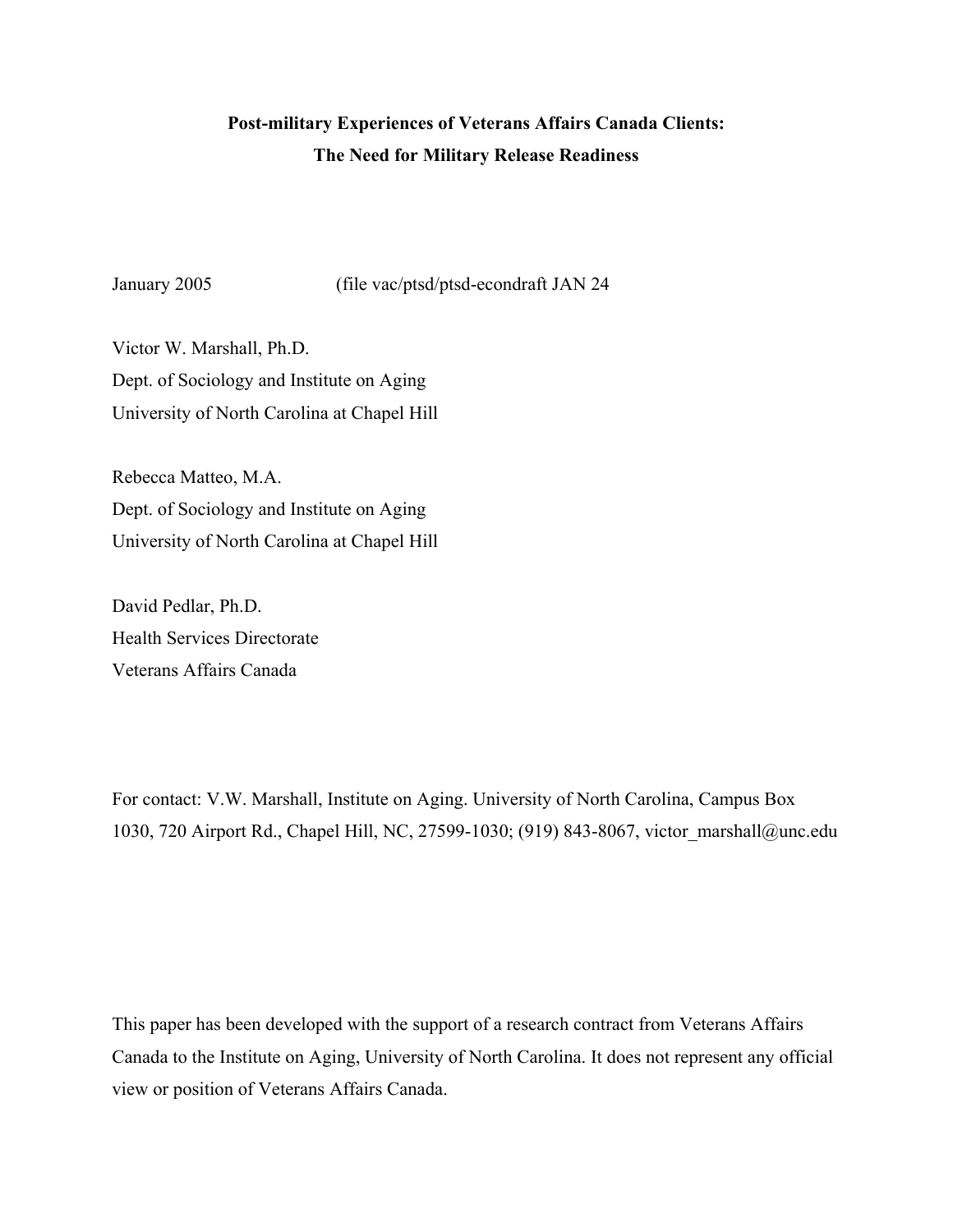# **Abstract**

*Post-military Experiences of Veterans Affairs Canada Clients: The Need for Retirement / Release Planning*

This paper uses the VAC Canadian Forces Survey, a representative survey of clients of Veterans Affairs Canada conducted in 1999, and focuses on the need for post-release and/or retirement planning among clients (here called military release readiness). Previous analyses illustrated differing characteristics associated with medical, versus non-medical, release status, and then examined post-discharge employment and economic security of clients. Medical release status predicts disadvantaged economic position as well as feelings of insecurity for the ability to meet financial needs presently and into the future. Furthermore, research indicates that VAC clients report many barriers to post-release work-related training and continued education. This portrayal goes beyond the previous analyses, focusing on the need for planning prior to discharge, as only 60% of clients report making active plans for post-release civilian life. Planning is shown to be consequential for post-release economic well-being. This presentation should inform policy concerning the socioeconomic well-being of Canadian veterans, particularly in a military setting where release into civilian life is often unplanned due to illness or injury.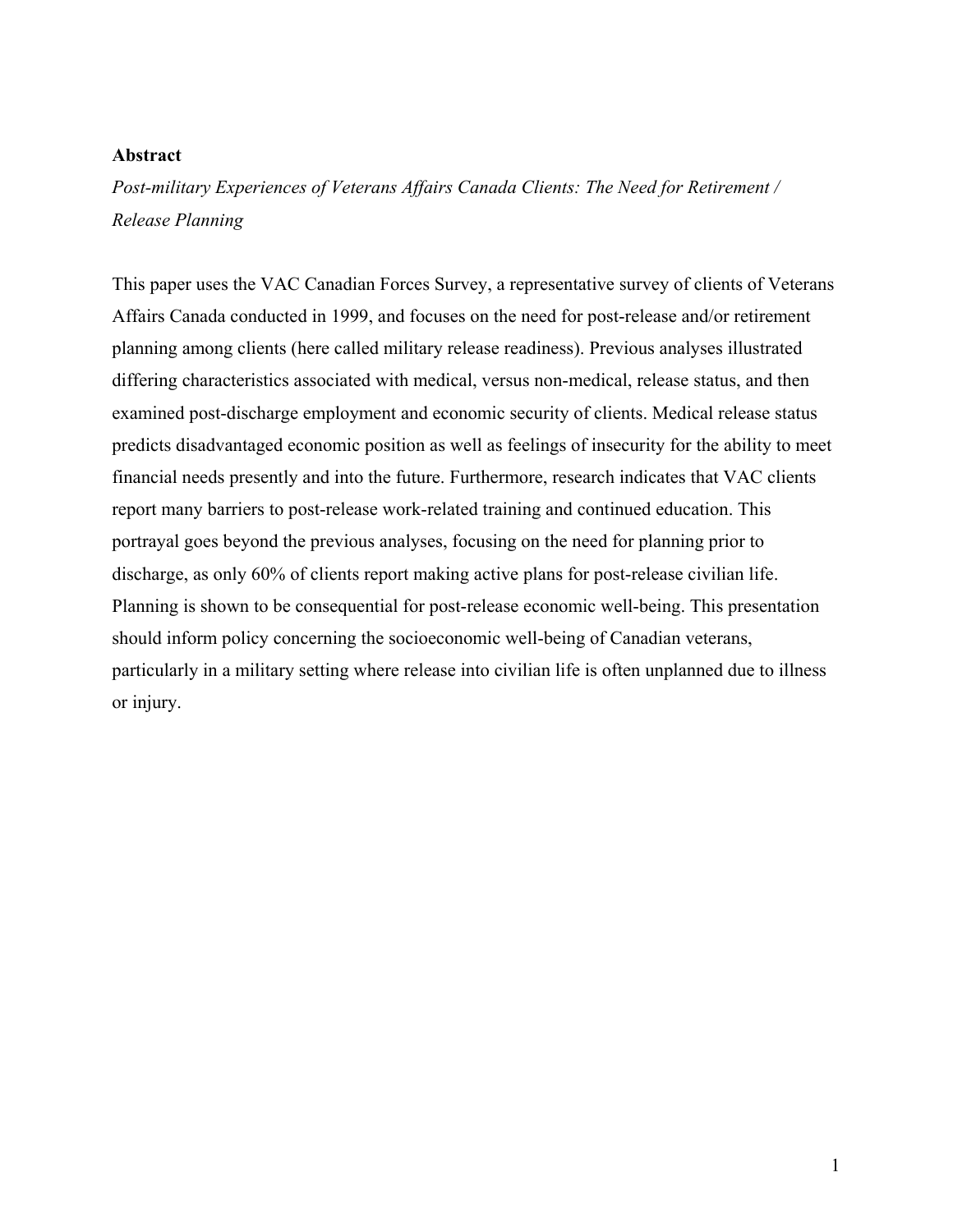Evidence suggests that Veterans Affairs Canada (VAC) clients are not adequately prepared for post-discharge careers. Although VAC and the Canadian Forces are collaborating in an attempt to create policy that will ease the transition from military to post-release experiences, clients are currently faced with a number of barriers to economic well-being. Specifically, although all clients of Veterans Affairs meet criteria for disability, medical release status (which is not a requirement for disability status) indicates an increased need for assistance upon release. Currently, reason for release from the military is not considered in policy decisions. Because release for medical reasons is most often unanticipated and occurs earlier in a client's military career than planned, we are now focusing on ways in which the Canadian Forces and Veterans Affairs Canada can work to improve the life situations of their clients. We consider "military release readiness" in the context of planning for retirement – or perhaps more importantly, unanticipated release from the military.<sup>1</sup> It is critical that military personnel are provided the opportunity and resources to prepare for the inevitability of retirement or the possibility of unforeseen release.

 Retirement is a defining transition in life. "[D]uring a person's working years, personal identity tends to be closely associated with an occupational role. Working provides a sense of place in society, a sense of usefulness and purpose .…" (Shaw and Grubbs 1981: 42) Perhaps even more importantly, members of military services become even more integrated into the role of soldier. The benefits to membership in a military organization go beyond financial status: "The military, more than almost all other employers, structures into the careers of its soldiers … continual opportunities for the acquisition of human capital." (Dowd 2000: 233) Unlike many other careers, military service offers security and a unique opportunity for upward mobility throughout membership. Within such a highly structured organization, military personnel are continually aware of "place" and "usefulness" to both the forces and society. However, although the military offers many benefits to soldiers, retirement from such a highly regimented occupation presents difficult challenges. "Soldiers leaving active duty after careers that last between twenty and thirty-five years are not only crossing over from the status of 'worker' to that of 'retiree,' they are also making what for some is the far more problematic shift from military to civilian life." (Dowd 2000: 236)

 $\overline{a}$ 

<sup>&</sup>lt;sup>1</sup> Previous analyses have considered opportunities for continued education in work-related training programs upon release from the Canadian Forces; therefore, we will not focus on further education in this paper.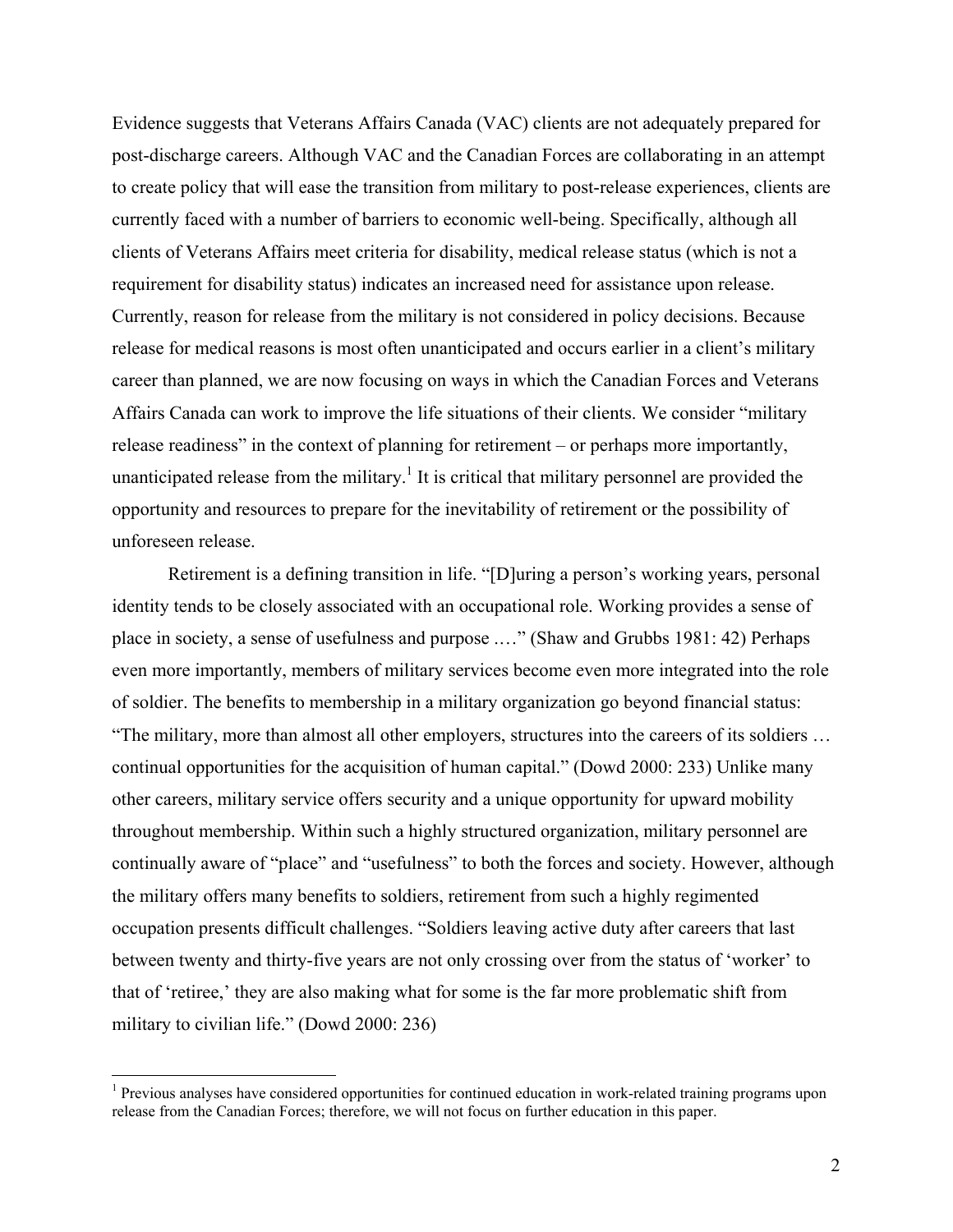Further complicating the transition to civilian life for military retirees is the issue of gaining meaningful employment in the civilian labor force. "Although most military retirees [in America] work after leaving the service, many recent retirees are experiencing difficulty in finding employment." (Snyder 1994: 581) Research cited by Snyder (1994) suggests that retired American military personnel face a number of differences in labor force experiences when compared to their civilian counterparts: (1) a five-year period of reduced income relative to civilians with comparable education; and, (2) a decreased wage after transition usually due to voluntary choice to work fewer hours or relocation to an area with lower wages. (Snyder 1994: 585-586) The importance of uncovering the resources for successful transition to civilian life becomes perhaps more important for VAC clients, all of whom are faced with some level of disability.

The evidence is quite strong that unexpected early retirement can have significantly adverse effects on people's income security. Canadian data suggest that early retirement has the most devastating consequences for income when retirement has been involuntary due to unemployment or for health reasons (McDonald, Donahue & Marshall 2000). Considering that over 30% of VAC clients were released for medical reasons, indicating compromised health, and for many, a lack of anticipation of retirement, a number of additional barriers may be present. It is therefore critical to understand how to best prepare military retirees for successful life outside of the Canadian Forces.

#### **DATA AND MEASUREMENT**

# **Sample**

 $\overline{a}$ 

The data used for this analysis are from the Veterans Affairs Canada (VAC) Canadian Forces Survey, a nationally representative survey of VAC clients conducted in 1999 as part of a study of veterans' care needs. Using a postal survey, the sample was restricted to VAC Canadian Forces clients currently residing in Canada who were aged 65 or less.<sup>2</sup> A total of 1855 valid questionnaires were returned for a response rate of 72%, and 113 questionnaires from the pilot

 $2$  The survey and preliminary analysis was conducted by Créatec+, a commercial survey research firm. The population base included 18,443 VAC clients, compiled through two data systems: the Benefits Delivery System, and the Pensions Status and Inquiry System.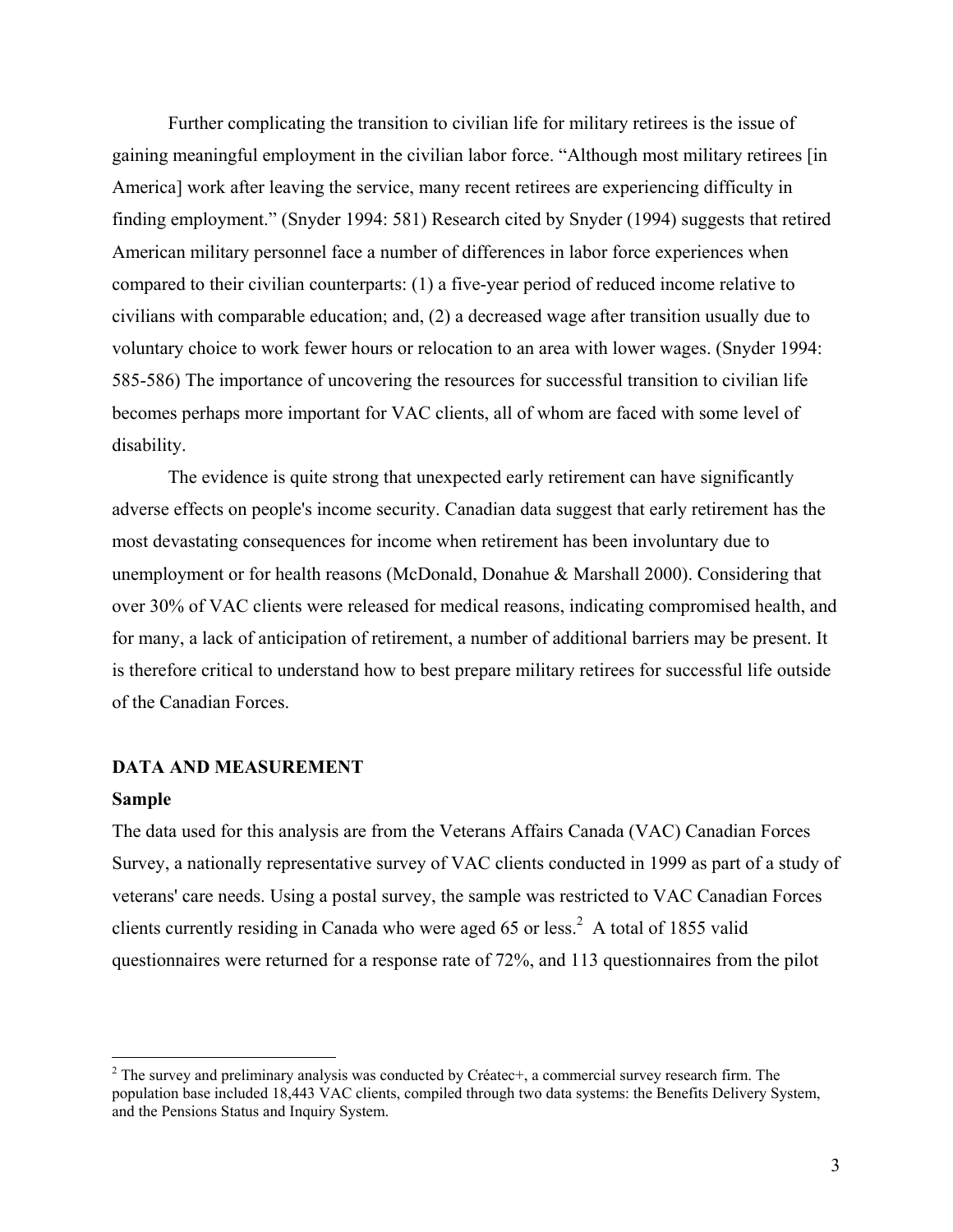study were added to the data for a total sample of 1968 respondents.<sup>3</sup> All respondents meet the disability standards for eligibility for VAC benefits.

The original data cleaning process led to the deletion of 11 cases, three of which were respondents over the age of 65, and eight of whom reported "Appointment" status in the military. Furthermore, we chose to exclude female clients from the analysis  $(N=112)$ . Since women in the Canadian Forces are likely to have different post-military career patterns and retirement planning issues than men, including them would potentially alter the findings and thus disallow generalizations to VAC male clients. Finally, because our interests concern post-discharge outcomes, we exclude from consideration VAC clients who are still serving in the Canadian Forces (N=279). The working sample for this analysis was limited to respondents who were not missing data on the primary variables of interest. The casewise deletion process led to a loss of 754 cases, yielding a final weighted sample of 819 respondents (N=812, unweighted), all of whom are male, aged 65 or less, and no longer serving in the Canadian Forces.<sup>4</sup> All analyses utilize weighted data to account for the stratification variables employed in the sampling process; the weight variable accounts for province of residence, type of service, and age.<sup>5</sup> The basic demographic characteristics of this sample, as well as variables describing Canadian Forces career experience, and post-release economic and employment situations have been discussed elsewhere, and so will not be repeated here.<sup>6</sup>

#### **Variables**

 $\overline{a}$ 

Many coding decisions were made that influence the basic data available to us. We conducted our own extensive data cleaning of the file, resulting in some discrepancies between our own and other internal reports prepared from the survey for Veterans Affairs Canada.

In the analyses, we focus on *military release readiness*, which is captured in two separate variables. The first variable captures timing of active preparation for retirement or release: "How

 $3$  Of the initial survey questionnaires sent to clients (2760), 6% were in French (480) and the remainder in English (2280). In the attained sample, 15.9% of questionnaires were French language.<br> $4$  The majority of clients were excluded due to non-response on questions concerning income and employment

history.

<sup>&</sup>lt;sup>5</sup> Type of service distinguishes Special Duty Area (SDA), Reserve, or Regular Forces. Any client receiving a disability pension for service in an SDA is coded as SDA regardless of any additional entitlement pensions. The remaining clients who were not receiving any SDA pensions were categorized as either "Regular" or "Reserve." 6  $6$  For discussion of sample characteristics, please see: Marshall, Matteo, & Pedlar (2005), Prepared for Veterans

Affairs Canada. Tables available upon request.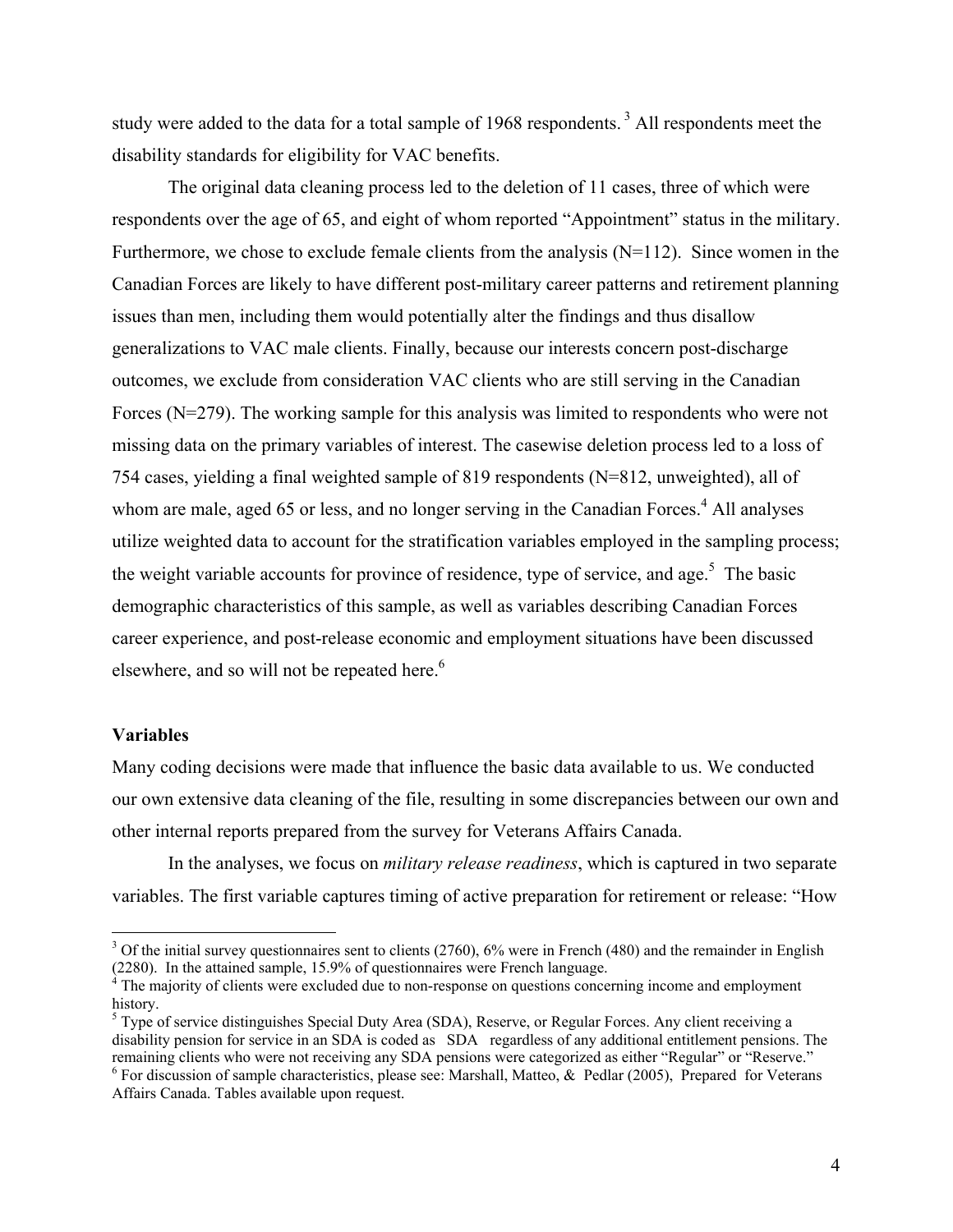long before leaving the Canadian Forces did you begin to actively prepare for your retirement or release?" Responses were categorical: "Did not prepare" (N=322), "1-2 Years" (N=269), "3-5 Years" (N=113), "6-10 Years" (N=44), and "More than 10 Years" (N=70). For causal analysis, this variable was dichotomized into categories of "Did Not Prepare" (N=322)versus "Did Prepare" (N=497). The second measure of military release readiness is a variable that asks clients to check any number of preparations that were made for eventual retirement: (1) change in work pattern, (2) develop physical activities, (3) develop other leisure activities or hobbies, (4) gather retirement information, (5) contribute to an RRSP, (6) build up savings, (7) make other investments (including properties), (8) pay off or avoid debts, and /or (9) make major purchases. These items were considered separately within the descriptive analyses and as a count in causal analyses.

One additional question on the survey concerns military release readiness, but responses are limited to clients who report being released from the Canadian Forces earlier than planned (N=381). Specifically clients were asked: "Between the date you received official notification of your impending release from the Canadian Force to the official date of your release … (a) did you feel you had sufficient time to prepare yourself from transition to civilian life, including locating a civilian job if that was your wish?; and (b) did you take any training/education courses in preparation for a second career?" These questions are considered only in the descriptive analyses.

*Independent variables* are grouped into a series of blocks: general characteristics (demographics), health status, and military career. In the causal analyses, blocks are entered according to hypothesized relationship to release/retirement planning. For instance, general characteristics, such as measures of human capital, are accrued throughout the life course and can be assumed to be present prior to the decision to prepare for eventual retirement. We then consider health to highlight the complexity and variability of VAC clients in terms of disability. Military career variables chronologically precede release from the Canadian Forces and therefore potentially predict a client's decision to prepare for eventual release.

General characteristics of interest include respondent age (range 20 - 65) and level of current education, coded as: "Secondary Diploma Not Completed," "Completed Secondary Diploma," "Some or Completed Post-Secondary Diploma," and "Completed Bachelor's or Post-Graduate Diploma." Marital status is also considered due to previous research that highlights the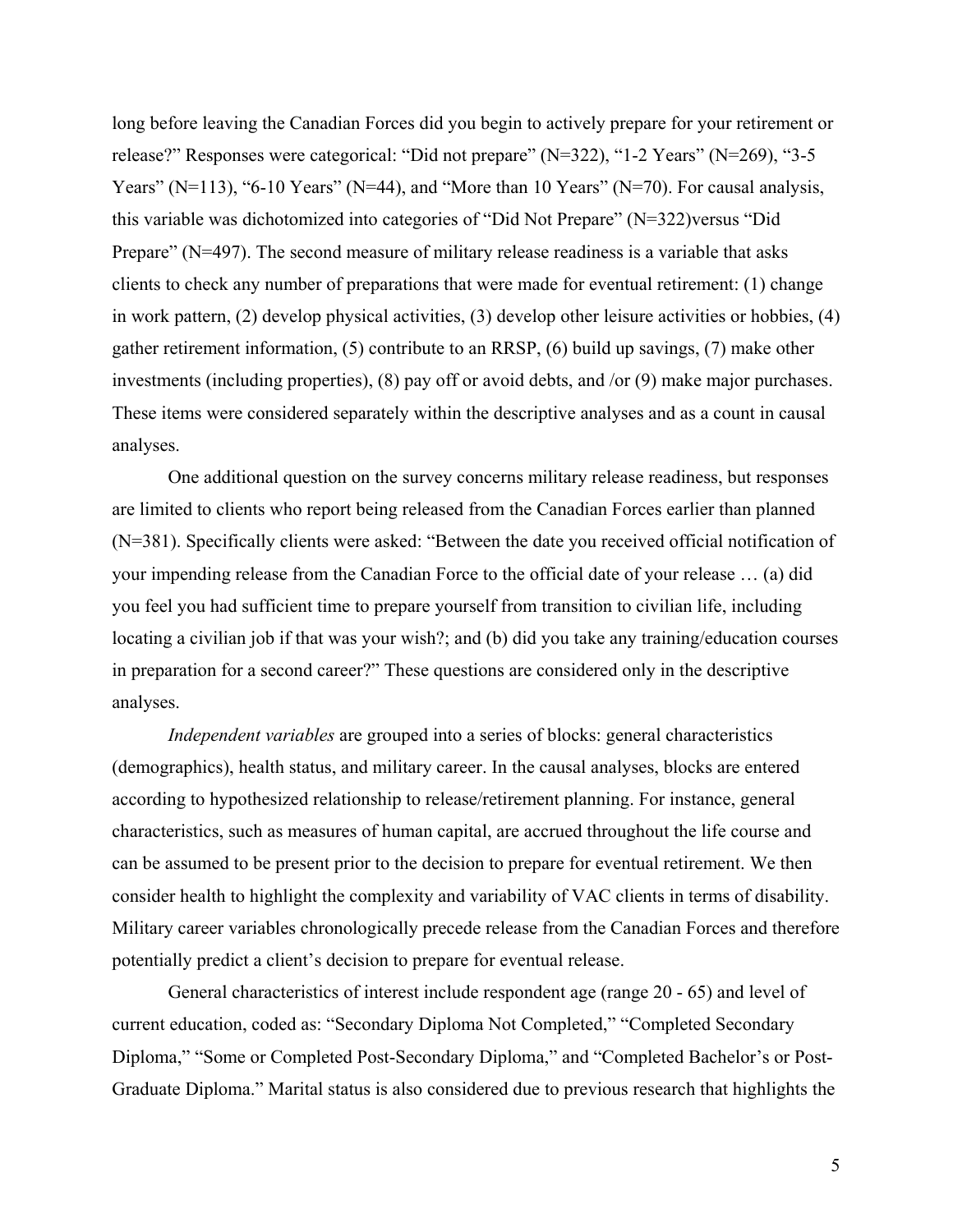importance of spousal influence on both the timing of and preparation for retirement. (Blau 1998; Gower 1998; Henretta, O'Rand & Chan 1993; Johnson & Favreault 2001; Marshall & Mueller 2002; Moen 2001). This variable is dichotomized into married (which includes responses of "married" and "living common law") and not married (which includes responses of "separated/divorced," "widowed," and "never married").

Health status measures include the global health indicator: "Compared to other people your age, would you say that in general your health is: excellent, good, fair, or poor?" The response categories were collapsed to create a dichotomous indicator: "Excellent / Good" or "Fair / Poor." Another health measure we chose to include is medical release status (dichotomous): "Were you released from the Canadian Forces due to medical reasons?" This variable has been found to have profound effects on client economic well-being, and is also a marker of unanticipated release from military service (Marshall, Matteo & Pedlar, 2005).

Two diagnostic health variables are included in this analysis: post-traumatic stress disorder (PTSD) and depression. In previous analyses on this data, it was found that a considerable percentage of VAC clients express symptoms consistent with a diagnosis of either major depression or PTSD (Marshall, Matteo & Pedlar 2005). Furthermore, there is a high prevalence of comorbidity with these conditions. Respondents completed the PCL-M, a 17-item self-report rating scale for assessing the potential of  $PTSD$ .<sup>7</sup> Consistent with Weathers and colleagues (1993), we classified respondents as symptomatic dependent upon DSM criteria (Method B) rather than cut-off scores. Therefore, respondents who reported "quite a bit" or "extreme" symptom experience on at least one Criteria B item (re-experiencing), three Criteria C items (avoidance/numbing), and two Criteria D items (hyperarousal) are considered cases of probable PTSD. Clients who meet the requisite for any two of these above criteria are classified as cases of subsyndromal PTSD. All other respondents are deemed as not having PTSD. In order to maximize response, we imputed data for all clients who were missing one or two items on the PCL-M scale (N=237; 12% of original dataset). Respondents were given the average value for their responses on the given Criteria for which data were missing. A similar imputing strategy was used for depression, which was measured by the CES-D 20-item scale. Consistent with Radloff (1977), clients with a total score of 16 or higher (range 0-60) are classified as potential

 $\overline{a}$ 

<sup>&</sup>lt;sup>7</sup> For a detailed discussion of the PCL-M and the CES-D as they relate specifically to this sample, please see G. J. G. Asmundson (2000).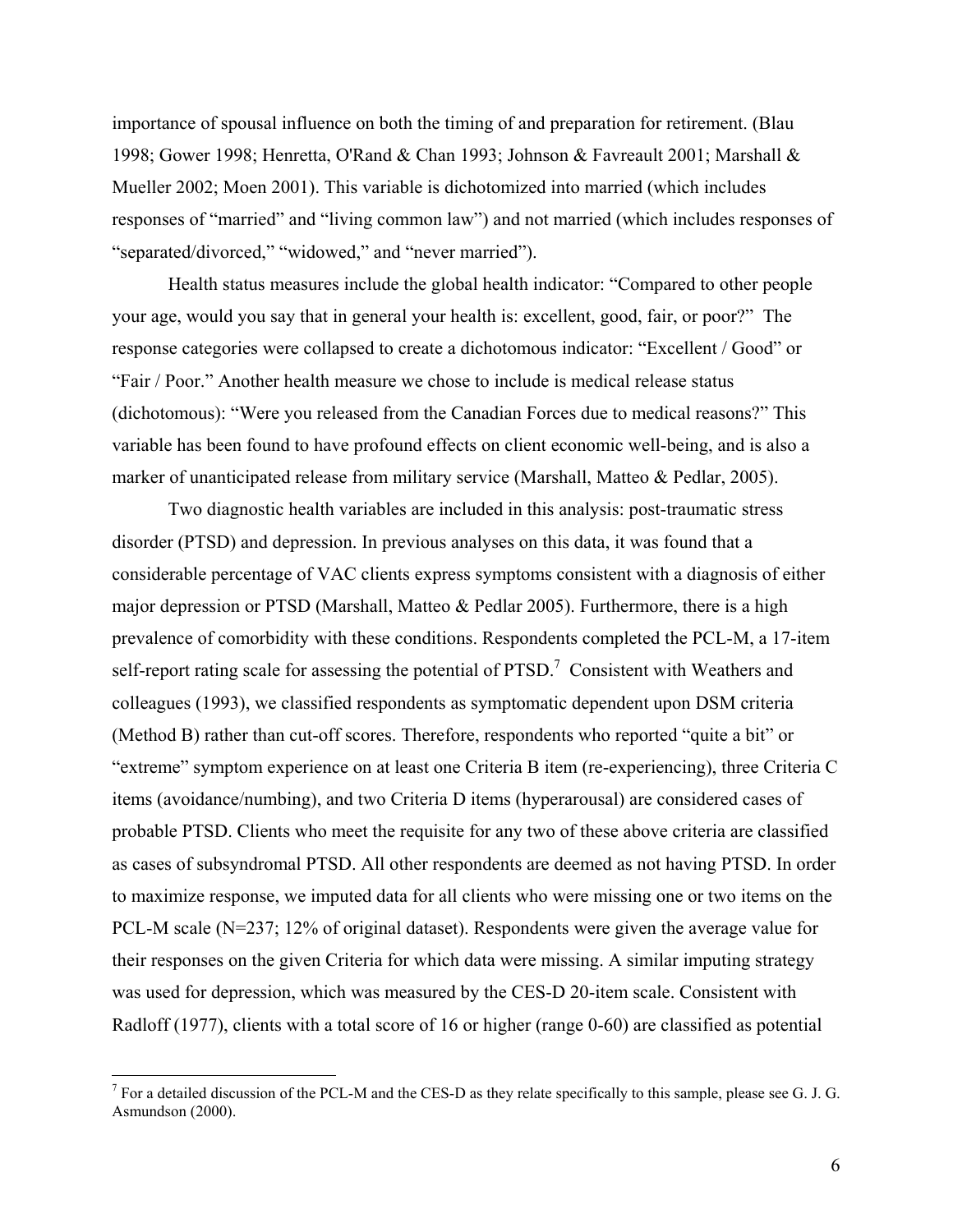cases of depression. We imputed data for all clients who were missing one or two items on the scale  $(N=171; 9\%$  of original dataset). Respondents were given the average value of their responses on the scale.

Indicators of military career include age on date of release (range 17-63) and rank on date of release coded as: "Non-Commissioned Officer or Below," "Junior or Subordinate Officer," or "General, Flag, or Senior Officer." Other indicators of military service, such as number of overseas deployments and element of service do not have a significant relationship to release/retirement planning, and were therefore dropped from the analyses.

A number of consequences of release/retirement planning are also considered: current income, perceived economic stability, current work status, and civilian work stability measures. We use total individual income from the previous year as the measure of current economic status. The data were collected as ordinal categories: "10,000 or Less," to "80,000 or More" in \$10,000 increments, but due to the large number of categories and variability of data, this measure is used as continuous on some occasions. The measures for perceived economic stability include two questions concerning the adequacy of current income and investments to satisfy economic needs. In terms of present economic concerns, respondents were asked: "Do your current income and investments satisfy your needs?" Responses were dichotomized into categories of: "Yes" (N=431) and "No / Don't Know" (N=357/29). Concern about continued economic stability was measured in terms of how well current economic position will accommodate future standard of living: "Do you anticipate your current income and investments will continue to satisfy your needs?" Again, responses were dichotomized into categories of: "Yes" ( $N=309$ ) and "No / Don't Know" ( $N=361/145$ ). We chose to include a response of "Don't Know" with the negative replies because we infer this implies a lack of confidence about financial security.

A measure of current employment status was created from a cross-tabulation of two questions from the original survey. Respondents were asked to indicate if they were "currently working for pay" or if they were "actively looking for a job." Respondents currently working for pay were coded as "In the Civilian Labour Force." Respondents actively looking for a job were coded as "Unemployed." Finally, a respondent neither currently employed nor unemployed was coded as "Inactive." There are potential limits to this measure due to uncertainty about whether "actively looking for a job" means unemployment or dissatisfaction with a current occupation,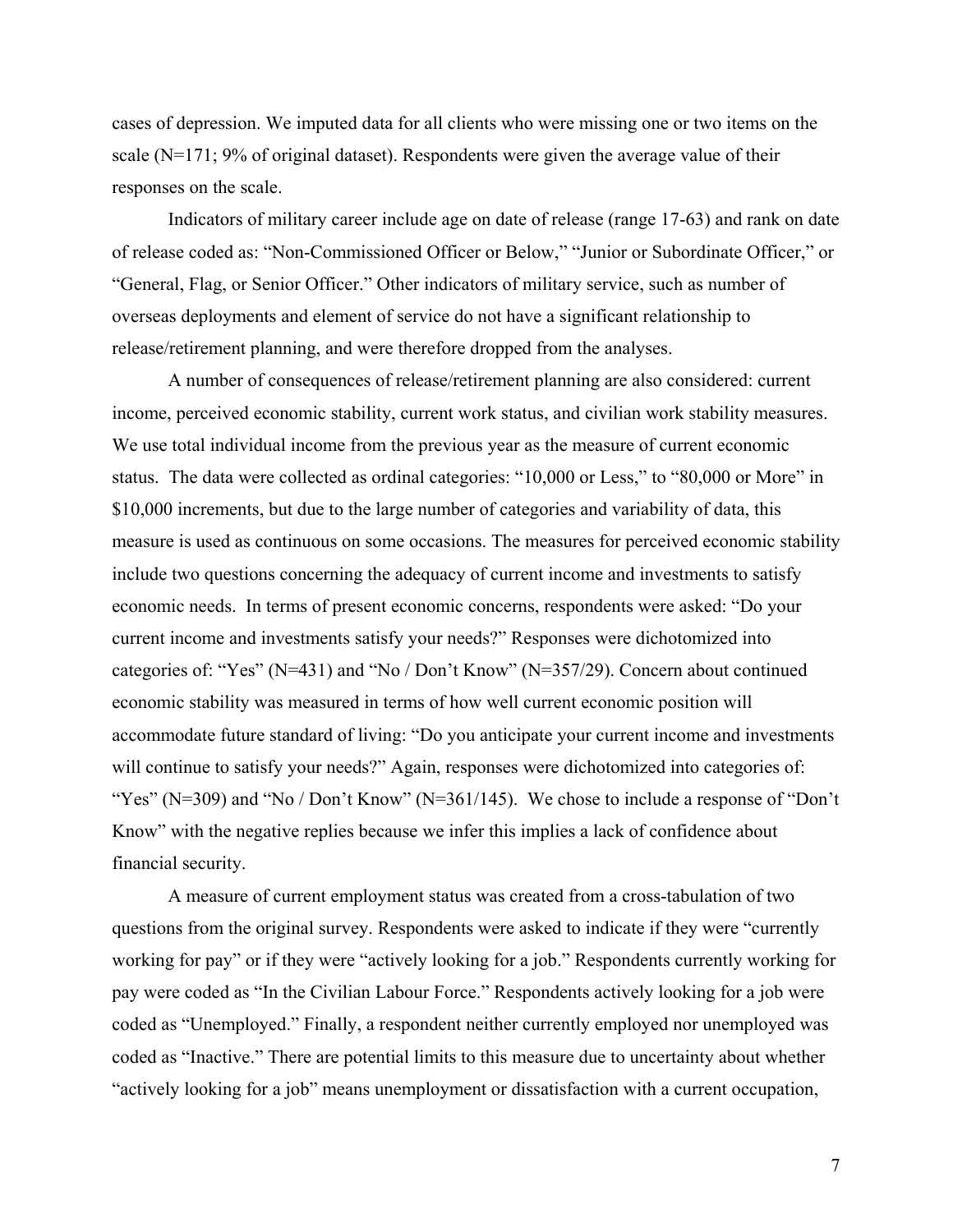but we suspect this is not a serious misrepresentation of the data. In terms of work stability, respondents were asked if they have ever worked for pay. Furthermore, we included indicators of unemployment since discharge from the Canadian Forces: "At any time since leaving the Canadian Forces, were you out of work and looking for a job in the paid labour force?" Respondents were also asked about the number of periods of unemployment experienced since discharge (range 0-11).

#### **ANALYSIS**

The goal of this analysis is to highlight the importance of preparedness for release from the Canadian Forces, whether it is a planned retirement or an unexpected discharge. We begin with a descriptive generalization of the associations between planning for release/retirement and demographic, health, and military service characteristics. Next, we focus on how the above relationships are predictive of VAC client preparedness for release from military service using logistic regressions (taken any steps to actively prepare for release) and ordinary least squares regressions (number of preparations made in anticipation of release). For the causal analyses, independent variables are entered in a series of blocks (nested models) to allow for comparison of models: demographic characteristics, health status, and military career. The final aspect of this paper focuses on potential consequences of release/retirement planning in terms of both economic well-being and financial security.

#### **Planning for Retirement or Release: Descriptive Analyses**

When asked specifically about active planning for release, 40% of VAC clients responded that they did not prepare at all, and only one-quarter (26%) began to prepare over two years before their release date. However, the survey also asked clients about specific adaptations that are often taken in an attempt to prepare for eventual retirement. Based upon this question, only 13.1% of respondents did not do any of the activities listed, which included adaptations such as financial planning and development of leisure activities. It is possible, that the adaptations listed may measure sound financial activity (such as avoiding debt), rather than actual retirement planning.

Many factors are associated with planning for retirement. These will be looked at specifically in the multivariate analyses. Patterns in retirement planning among medical and nonmedical releases are highlighted here: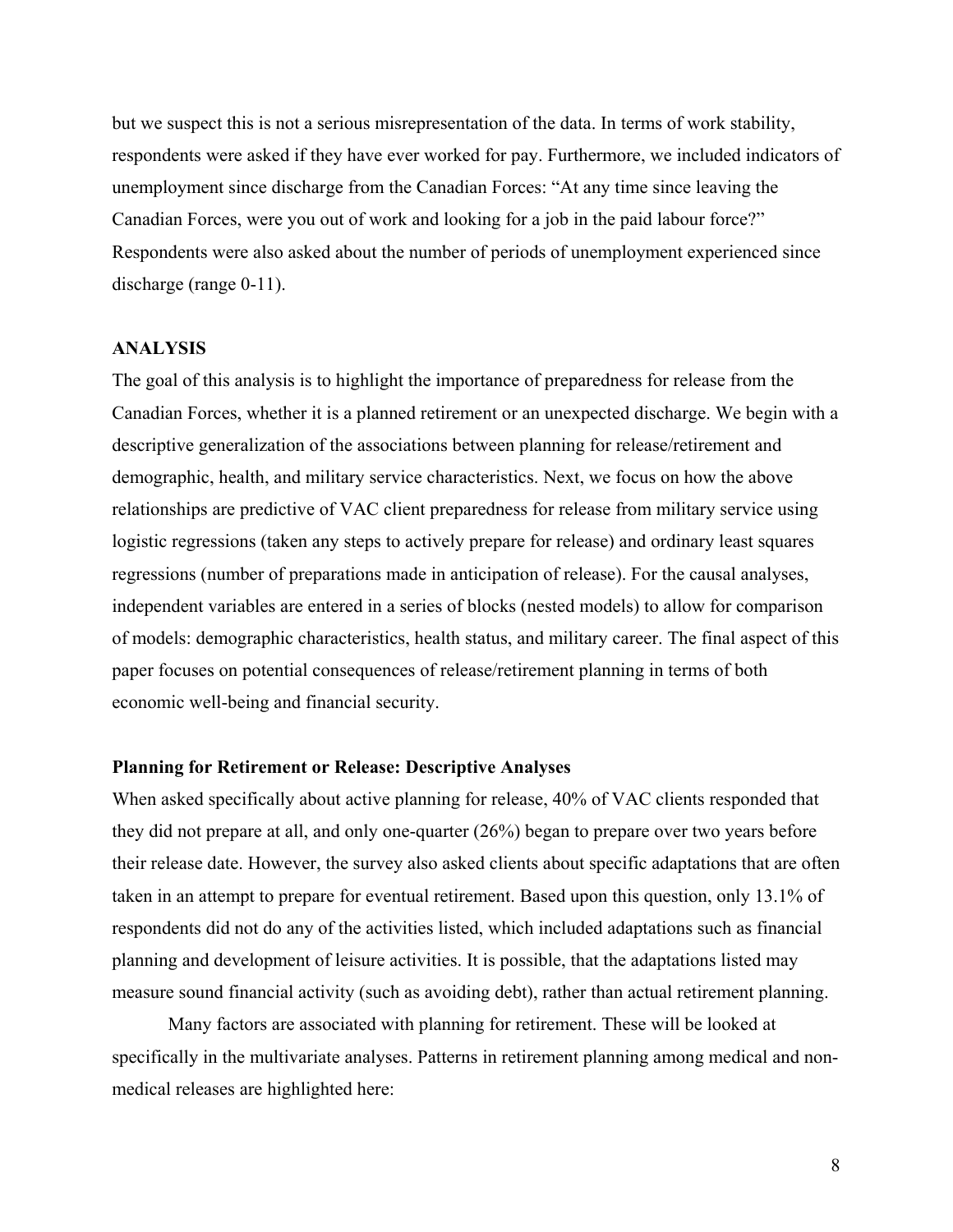|                                                 | <b>Medical</b><br>Release | <b>Non-Medical</b><br>Release | <b>Total</b>    |                                                                           | Medical<br>Release | <b>Non-Medical</b><br>Release | <b>Total</b> |
|-------------------------------------------------|---------------------------|-------------------------------|-----------------|---------------------------------------------------------------------------|--------------------|-------------------------------|--------------|
| Contribute<br>to RRSP ***                       | 120<br>46.3%              | 374<br>$67.1\%$               | 494<br>60.5%    | Gather ***<br><b>Information</b>                                          | 103<br>40.1%       | 313<br>56.4%                  | 416<br>51.2% |
| <b>Build Up</b><br>Savings ***                  | 76<br>29.3%               | 224<br>40.7%                  | 300<br>$37.1\%$ | Change<br>Work<br>Pattern                                                 | 47<br>18.1%        | 104<br>18.7%                  | 151<br>18.6% |
| Make *<br><b>Investments</b><br>(i.e. Property) | 76<br>29.5%               | 213<br>38.4%                  | 289<br>35.6%    | <b>Develop</b><br><b>Physical</b><br><b>Activities</b>                    | 34<br>13.1%        | 85<br>15.5%                   | 119<br>14.7% |
| Pay Off or<br><b>Avoid Debt</b>                 | 138<br>53.3%              | 314<br>56.8%                  | 452<br>55.7%    | <b>Develop</b><br>Leisure<br><b>Activities</b>                            | 72<br>27.9%        | 171<br>30.9%                  | 243<br>29.9% |
| <b>Make Major</b><br>Purchase                   | 60<br>23.3%               | 133<br>24.2%                  | 193<br>23.9%    | $Average$ ***<br>Number of<br><i><b>Adaptations</b></i><br>(Range $0-9$ ) | 2.80               | 3.46                          | 3.25         |

Table 1. List of Preparations for Retirement Made Prior to Release by Medical Release Status

Note: Significance is based upon chi-square value for each individual adaptation and F-statistic for average number of adaptations. \*\*\*  $p<.001$ ; \*\*  $p<.01$ ; \*  $p<.05$ 

As illustrated in Table 1, clients released for medical reasons are less prepared for their transition into civilian life. They are significantly less likely to have contributed to a RRSP, made investments, or otherwise built up savings for their retirement years. They are also, presumably, less knowledgeable about the economic situation they face, as they are less likely to have gathered information about retirement. It is a major policy concern that too few Canadians of any sort adequately prepare for the retirement year. The overall data for these VAC clients confirm the need for this concern, but the additional deficit in retirement preparation on the part of those released for medical reasons probably relates in part to the unanticipated nature of their departure from the service.

When asked specifically about "active planning" for retirement, 39.4% of VAC clients reported that they did not prepare at all. This question should be viewed in the context of the information in Table 1, and the finding that only 13.1% of respondents did not engage in any of the activities listed. This suggests that many of the activities there listed (and considered as such on the survey instrument) were simply considered good economic life planning, rather than retirement planning. Indeed, good economic planning in itself, such as avoiding debt, building up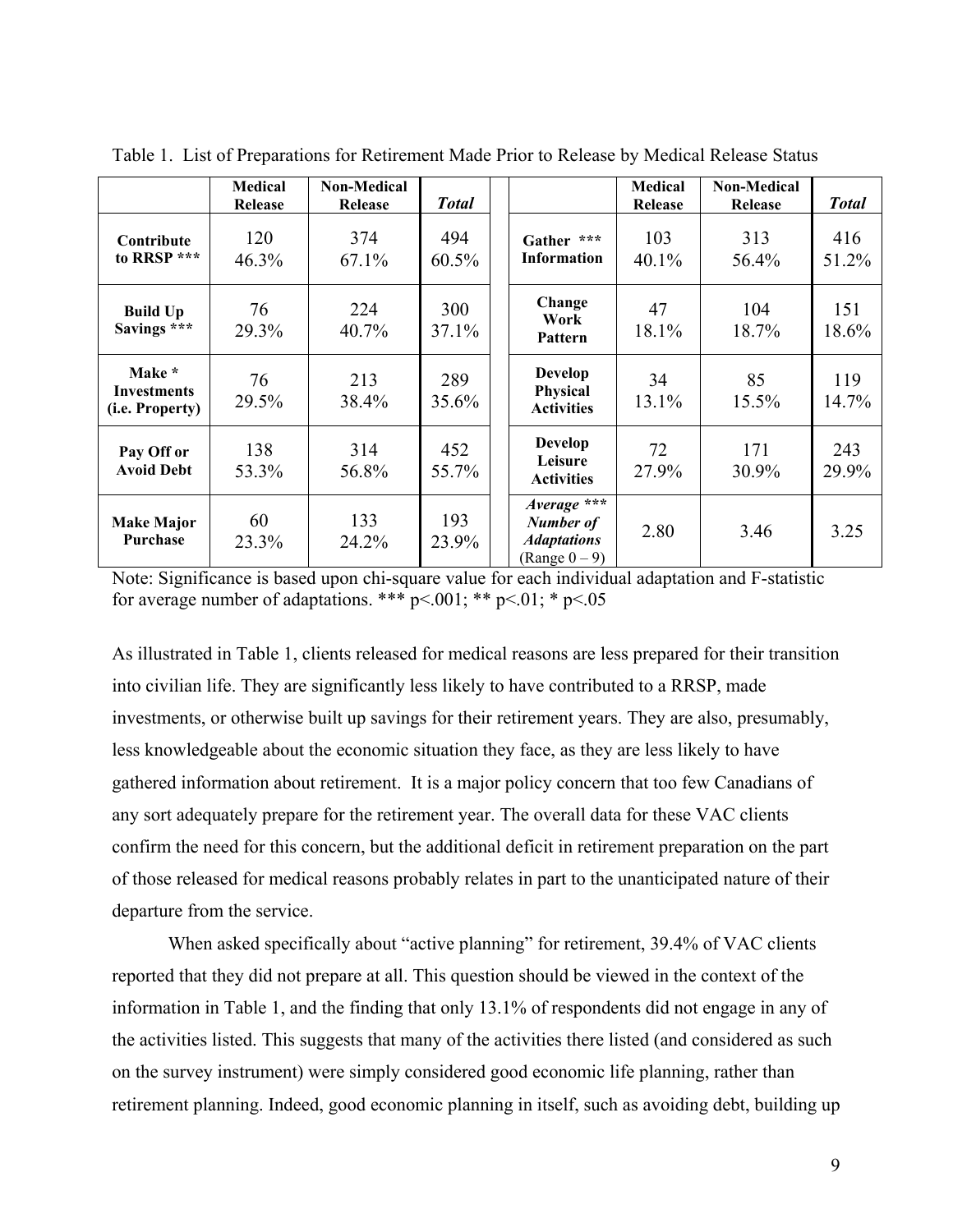savings and making investments, may be among the best approaches to retirement preparation even though retirement is not salient among the concerns of most persons active in the Canadian Forces. Again, clients released for medical reasons are at a significant disadvantage in terms of preparation for civilian life, as more than half (55.2%) of those released for medical reasons report no preparations were made prior to release (compared to 32% of those released for nonmedical reasons). See Table 2. Furthermore, if a client did make preparations for retirement, it was most likely to occur in the 1-2 year period prior to release, which may not be ideal for any military retiree, regardless of release status. Transitioning out of the military includes not only the separation from a structured occupational organization, but also the shift into civilian life, which may be a new experience for many VAC clients who intended upon a lifetime military career.

| Timing of Active Preparation for       | <b>Medical</b> | <b>Non-Medical</b> | <b>Total</b> |  |
|----------------------------------------|----------------|--------------------|--------------|--|
| Retirement/Release Prior to Leaving CF | <b>Release</b> | <b>Release</b>     |              |  |
| <b>Did Not Prepare</b>                 | 179            | 143                | 322          |  |
|                                        | 32.0%          | 55.2%              | 39.4%        |  |
| 1-2 Years                              | 200            | 68                 | 268          |  |
|                                        | 35.8%          | 26.3%              | 32.8%        |  |
| 3-5 Years                              | 91             | 22                 | 113          |  |
|                                        | 16.3%          | 8.5%               | 13.8%        |  |
| 6-10 Years                             | 35             | 9                  | 44           |  |
|                                        | 6.3%           | 3.5%               | 5.4%         |  |
| <b>More Than 10 Years</b>              | 54             | 17                 | 71           |  |
|                                        | $9.7\%$        | 6.6%               | 8.7%         |  |
| <b>Total</b>                           | 559            | 259                | 818          |  |
|                                        | 100.0%         | 100.0%             | 100.0%       |  |

 Table 2. Timing of Active Preparation for Retirement / Release by Medical Release Status

Chi-square 41.356\*\*\* tau-c -.213\*\*\*

Clients who reported being released from the Canadian Forces earlier than they had planned (46.5% of respondents) were asked a series of questions about adaptations made between notification of release and official release date. (N=381) See Table 3.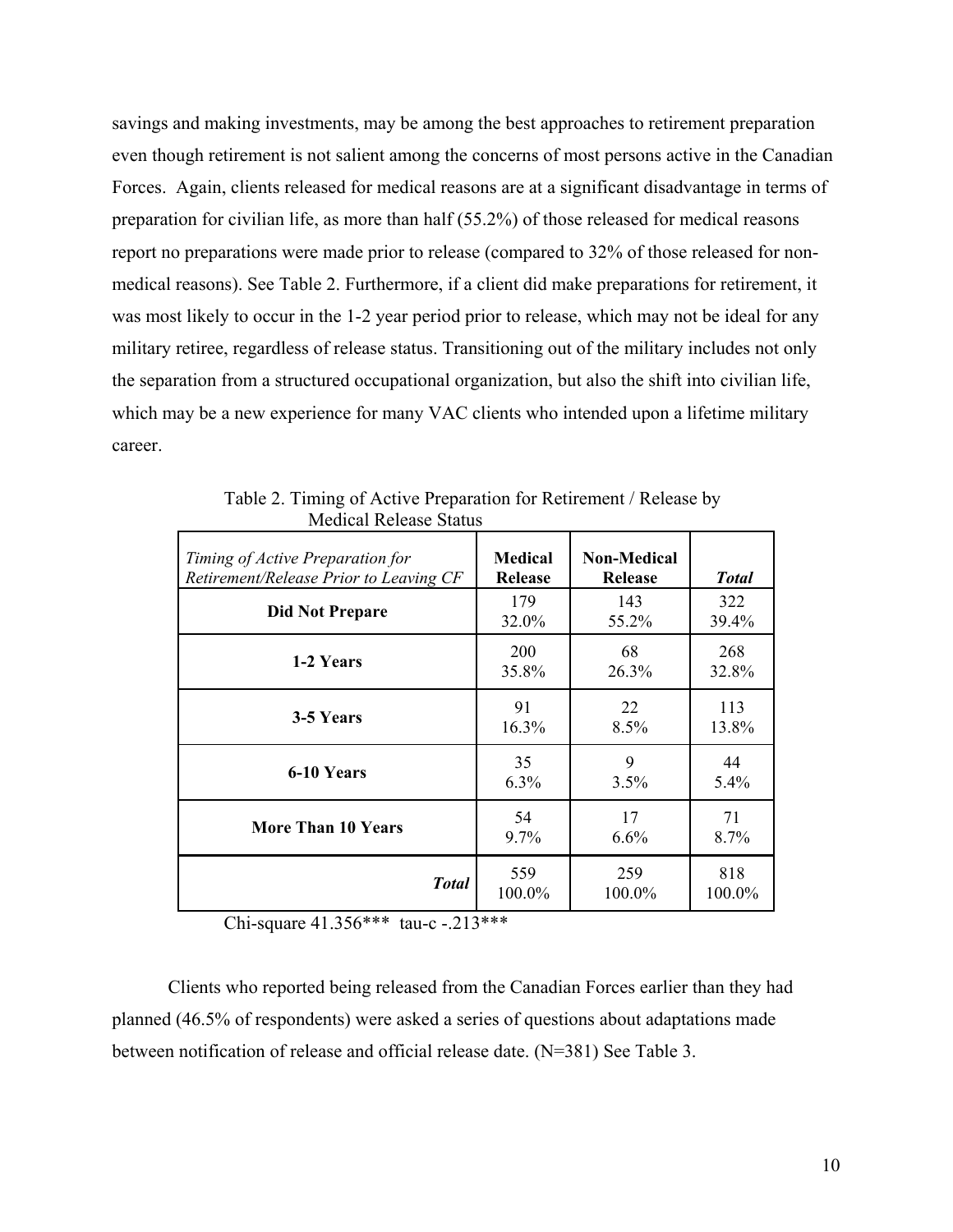| responses to each question.                                                                                            |                                  |                                      |                 |  |
|------------------------------------------------------------------------------------------------------------------------|----------------------------------|--------------------------------------|-----------------|--|
| <b>Adaptations Made between Notification</b><br>of Release and Actual Release Date:                                    | <b>Medical</b><br><b>Release</b> | <b>Non-Medical</b><br><b>Release</b> | Total ***       |  |
| <b>Client Had Sufficient Time to Prepare</b><br>for Transition to Civilian Life<br>(Including Locating a Civilian Job) | 68<br>31.5%                      | 106<br>64.2%                         | 174<br>$45.7\%$ |  |
| <b>Client Took Training / Education</b><br><b>Courses in Preparation for</b><br><b>Second (Civilian) Career</b>        | 33<br>15.3%                      | 46<br>28.2%                          | 79<br>20.8%     |  |
| <b>Client Underwent Treatment as Part</b><br>of Physical Rehabilitation Program                                        | 89<br>$41.4\%$                   | 26<br>$16.0\%$                       | 115<br>30.5%    |  |

Table 3. Adaptations Made between Notification of Release and Actual Release Date, for those reporting release earlier than planned, by Medical Release Status. (N and % represent "Yes" responses to each question.)

 Note: All adaptations are significantly different based upon medical release status at \*\*\* p<.001 based upon chi-square values.

This table highlights not only the fact that medical release places clients at risk for difficulties in shifting to civilian life, but also that all VAC clients face potential barriers to a successful transition. For instance, regardless of reason for release, 45.7% of all clients who are released early (or about one-quarter of all VAC clients) feel they did not have sufficient time to prepare for the transition to civilian life. It is possible, as well, that this number would be higher, but the question was not asked of clients who felt they were released from the CF or retired in an expected time frame. Although clients who felt they were released earlier than planned were more likely to be medically discharged (57% of those released early), a large portion of VAC clients are voluntarily released or discharged for non-medical reasons.

Interestingly, 41.4% of clients released for medical reasons (who were released earlier than planned) did complete a physical rehabilitation treatment program. The availability of such services is without a doubt helpful in preparation for release.

# **Predictors of Retirement / Release Planning (Causal Analyses)**

We turn now to a multivariate analysis of the data, to develop a causal analysis identifying the factors associated with greater or less planning for retirement. The analyses are presented in six regression models (three for each major dependent variable), in Tables 4 and 5.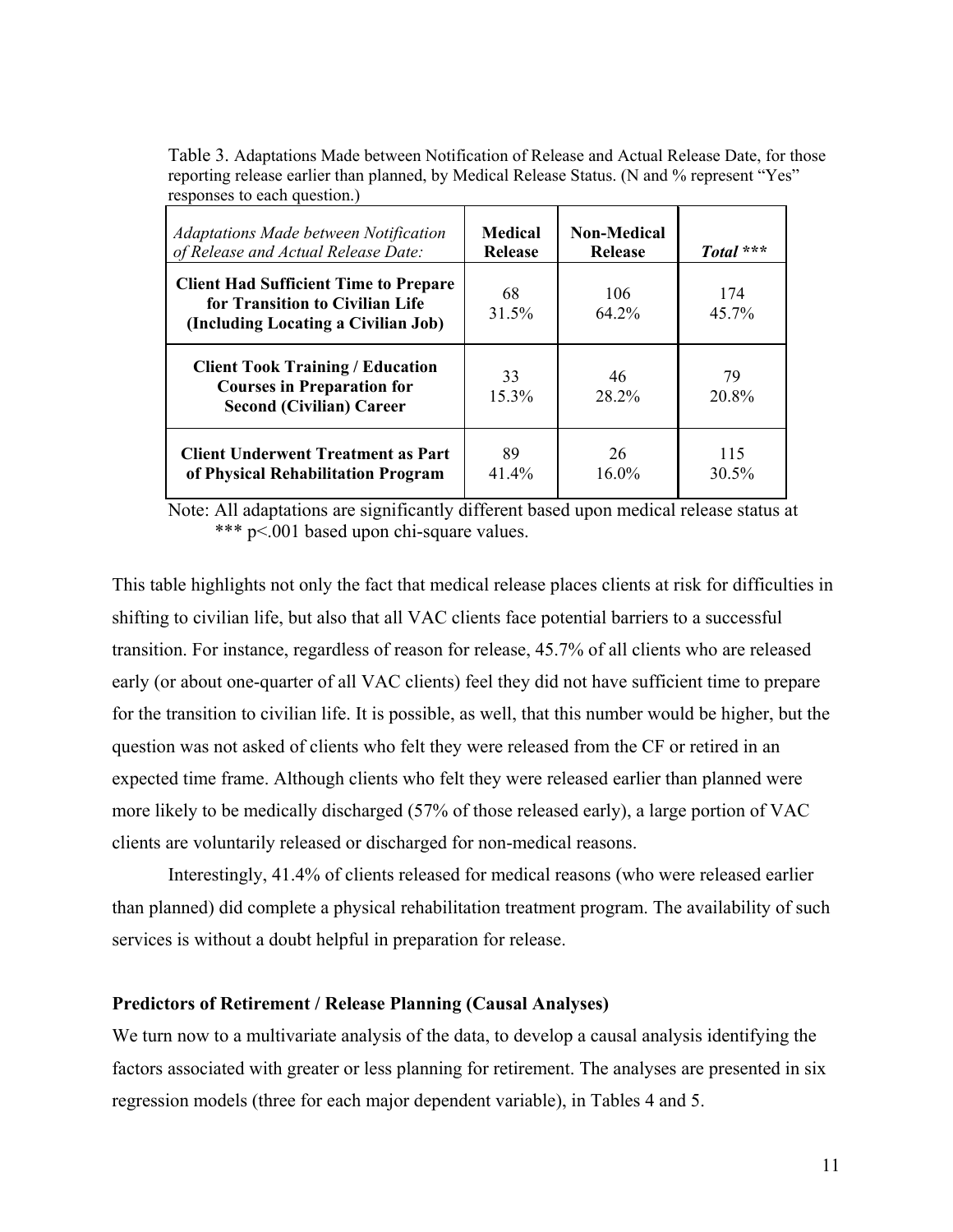Demographic Factors:<sup>8</sup>

Before examining these models, we note the way in which we dealt with age. In a simple bivariate analysis, we find that older clients are more likely to actively prepare for release, but this relationship is marginal. Furthermore, in the analyses we conduct, the relationship between age and preparation for retirement presents multicollinearity problems when age at time of release is introduced. We consider age at time of release to be a more salient factor than age itself, as an influence on post-release economic status. Therefore, for this analysis, age at time of release is considered in order to allow for speculation about likelihood of "retirement" upon release from the Canadian Forces, following the assumption that clients who are released at a later age are more likely to transition into retirement rather than employment in the civilian labor force.

 We can now turn to the three models presented in Table 4, which examine a number of factors simultaneously, using logistic regression, to assess their impact on whether VAC clients actively prepare for retirement. Model 1 includes only the demographic variables, marital status, education and income as predictors of retirement preparation. Comparing this model to Model 2 shows how any effects detected in Model 1 might be mediated by the consideration of additional health factors. Model 3 brings in the additional complexity of considering how all of the factors considered in Models 1 and 2 might be conditioned by rank and age, on the date of a client's release from the Canadian Forces. The same nested models are used in Table 5, where we examine the effects of same predictor variables on a count of the total number of adaptations made prior to release using ordinary least squares regression.

# Marital Status and Education:

 $\overline{a}$ 

*Marital Status*: Clients who are married (or in a common-law arrangement) are significantly more likely to actively prepared for release from the Canadian Forces. Specifically, married clients are twice as likely to report preparing for release, but this relationship is mediated by

 $8$  Although income is considered a demographic factor, this variable is not included in regression analyses. The relationship between retirement planning and income will be discussed in the next section because of the difficulty presented by using cross-sectional data. Because it is impossible to ascertain client's income at time of planning for release, we assume income is an outcome rather than a predictor of preparations made for retirement.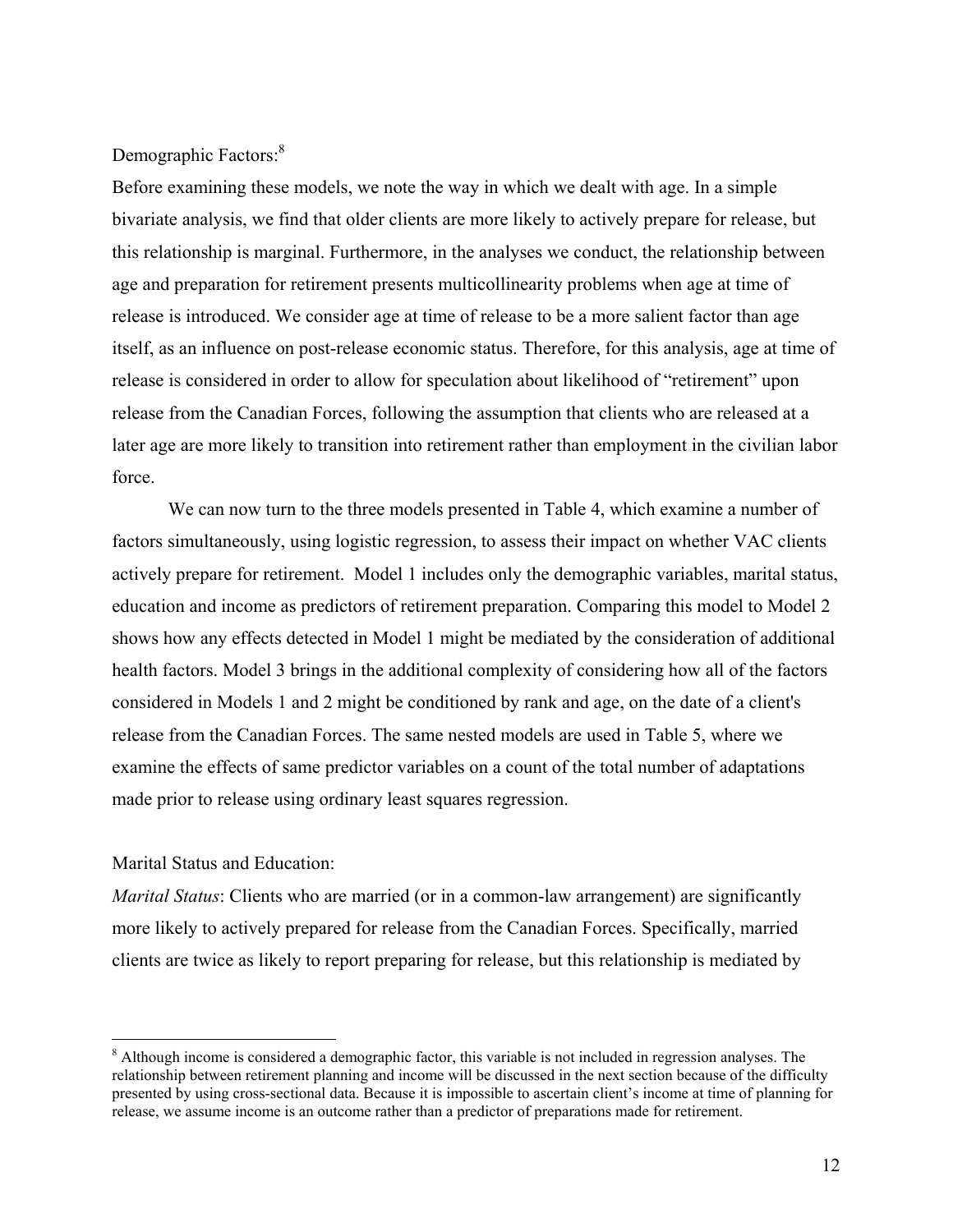military service factors (Table 4). When considering the number of retirement adaptations, no significant difference exists between married and non-married clients (Table 5). *Education*: Considering only models 1 and 2 in Table 4, we see that clients who obtain secondary education are more likely to plan for release from the Canadian Forces. When controlling for health and military career characteristics (Table 4, Model 3), the effect of completing secondary education is no longer discernible. Attaining a post-secondary diploma or at least some diploma education is associated with a 68% greater likelihood of having planned for retirement, and completion of at least a bachelor's degree is associated with a 138% increase in the likelihood of having planned for retirement. In terms of the number of adaptations made, there is an increase in preparations as education increases, but this relationship is not significant in all cases. (See Table 5.) For instance, when compared to those who did not complete a secondary diploma, only those who attempted post-secondary education are significantly more likely to have performed a higher number of adaptations. This may simply be a more proactive educational-attainment group, or it may be that a baseline of education is necessary, or supportive, of what some psychologists call self-efficacy (Bandura 1997) and some life course theorists call 'planful competence' (Clausen 1993). Gecas (2003) notes that people differ as early as adolescence in feelings of self-efficacy and self confidence. This can be associated with earlier educational attainment, and also reinforced by success at that level. Based on extensive interview data with US Army generals approaching retirement, Dowd (2001) identifies a similar construct, a 'realizing spirit', or "these offers' sense of personal efficacy that is coupled with a faith or belief in the legitimacy and worth of the organization to which they belong". He sees this realizing spirit as nurtured by the organizational demands of the officer career.

# Health Status:

*General Health*: Clients who are in better health are more likely to have prepared for release from the Canadian Forces, and this relationship is significant when considering both active preparation and the number of adaptations made. Specifically, clients who report their health to be either good or excellent are 55% to 63% more likely to plan for retirement when controlling for other factors (Table 4, Models 2 and 3). Also consider that clients who are released for medical reasons are significantly less likely to report preparedness for release. Although this relationship is significant (Table 4, Model 2), it is mediated by military service characteristics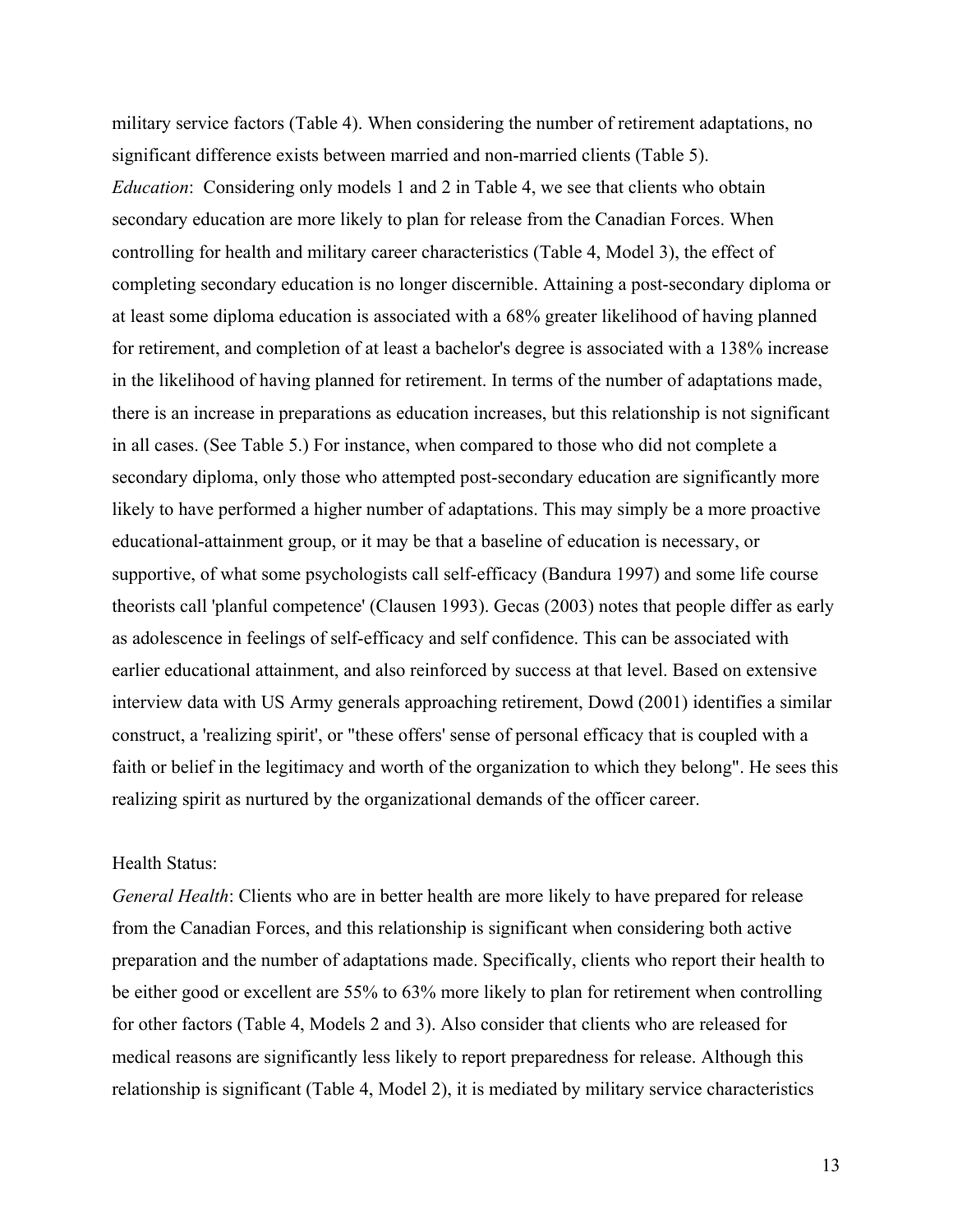(Table 4, Model 3). This highlights the fact that clients who are released for medical reasons are in jeopardy of economic difficulties upon release due to early and unexpected discharge as well as a health status that is compromised even when compared to VAC client counterparts who were not released for medical reasons. Maintaining military status is protective of both economic status and eventual preparedness for transitioning into civilian life.

*PTSD and Depression*: PTSD, whether subthreshold or probable, does not significantly affect planning for release from the Canadian Forces, or the number of preparations made for retirement (Tables 4 and 5). This lack of statistical significance may be due to the cross-sectional nature of the data (Marshall 2005). Because we cannot ascertain timing of PTSD diagnosis (particularly in terms of whether or not this diagnosis was the cause for release from military service), it is unreasonable to assume that this relationship is not important. On average, clients who present symptoms consistent with subthreshold PTSD or probably PTSD are younger at time of release than their counterparts who do not meet the criteria for such categorization.

Clients who present symptoms consistent with a diagnosis of depression are significantly less likely to have made preparations for release. Specifically, if a client reports symptoms consistent with a diagnosis of depression, he is between 49% and 40% less likely to prepare for military release (Table 4, Models 2 and 3). Again, causation is questionable due to data restrictions, but the relationship remains important for policy decisions, as it highlights the additional needs of clients suffering from mental health conditions.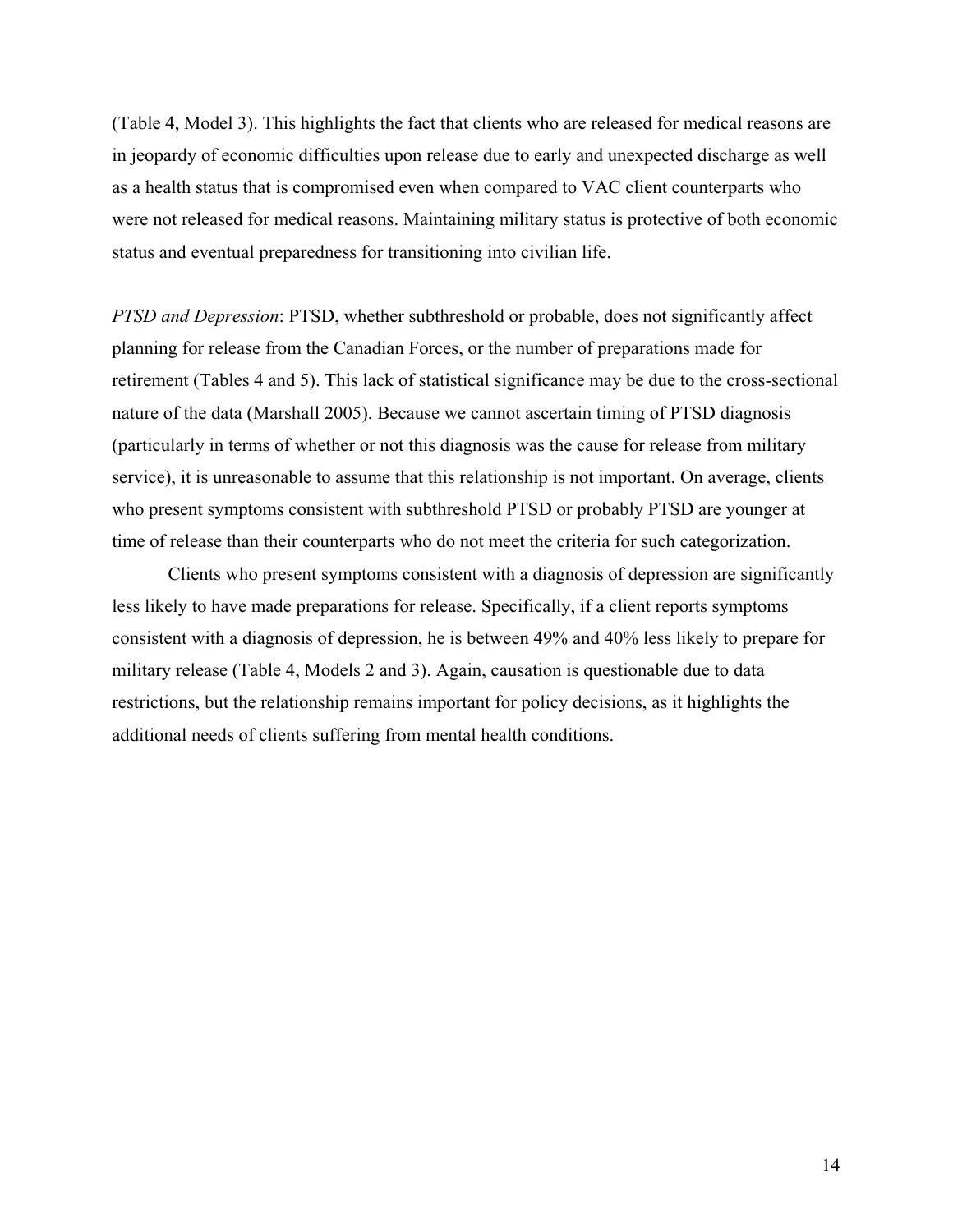| <b>Characteristics of VAC Client Sample (N=819)</b> <sup>a</sup>                                           |            |            |          |  |  |
|------------------------------------------------------------------------------------------------------------|------------|------------|----------|--|--|
|                                                                                                            | Model 1    | Model 2    | Model 3  |  |  |
| Demographics                                                                                               |            |            |          |  |  |
| <b>Marital Status (1=Married)</b>                                                                          | $2.124***$ | $2.060***$ | 1.627    |  |  |
|                                                                                                            | (.459)     | (.466)     | (.413)   |  |  |
| <b>Current Education (Secondary Not Completed)</b>                                                         |            |            |          |  |  |
| <b>Completed Secondary Diploma</b>                                                                         | 1.678**    | 1.700*     | 1.638    |  |  |
|                                                                                                            | (.380)     | (.406)     | (.417)   |  |  |
| Some/Completed Post-Secondary                                                                              | 1.273      | 1.356      | 1.679*   |  |  |
| Diploma                                                                                                    | (.249)     | (.278)     | (.370)   |  |  |
| <b>Completed Bachelor's/Post-</b>                                                                          | 1.316      | 1.410      | 2.378*   |  |  |
| Graduate Diploma                                                                                           | (.428)     | (.459)     | (.920)   |  |  |
| <b>Income</b>                                                                                              | $1.150**$  | 1.071      | 1.004    |  |  |
|                                                                                                            | (.052)     | (.048)     | (.052)   |  |  |
| Health                                                                                                     |            |            |          |  |  |
| <b>Current Health (1=Good/Excellent)</b>                                                                   |            | $1.547**$  | 1.632**  |  |  |
|                                                                                                            |            | (.259)     | (.299)   |  |  |
| PTSD (None)                                                                                                |            |            |          |  |  |
| Subthreshold PTSD                                                                                          |            | 1.156      | 1.080    |  |  |
|                                                                                                            |            | (.348)     | (.352)   |  |  |
| <b>Probable PTSD</b>                                                                                       |            | 1.067      | .908     |  |  |
|                                                                                                            |            | (.298)     | (.274)   |  |  |
| <b>Depression</b> (1=Yes)                                                                                  |            | $.515***$  | $.605*$  |  |  |
|                                                                                                            |            | (.117)     | (.149)   |  |  |
|                                                                                                            |            | $.501***$  | .723     |  |  |
| <b>Medical Release Status (1=Yes)</b>                                                                      |            |            |          |  |  |
|                                                                                                            |            | (.086)     | (.132)   |  |  |
| <b>Military Career</b>                                                                                     |            |            |          |  |  |
| Rank on Date of Release (Non-Commissioned Officer or Below)                                                |            |            |          |  |  |
| Junior/Subordinate Officer                                                                                 |            |            | .491**   |  |  |
|                                                                                                            |            |            | (.128)   |  |  |
| General/Flag/Senior Officer                                                                                |            |            | .729     |  |  |
|                                                                                                            |            |            | (.235)   |  |  |
| <b>Age on Date of Release</b>                                                                              |            |            | 1.098*** |  |  |
|                                                                                                            |            |            | (.011)   |  |  |
| -2 Log Likelihood                                                                                          | 1052.314   | 998.105    | 893.493  |  |  |
| <sup>a</sup> Sample data are weighted and limited to male respondents who are age 65 or less and no longer |            |            |          |  |  |
| actively serving in the Canadian Forces.<br>* p <. 05; ** p <. 01; *** p <. 001                            |            |            |          |  |  |
|                                                                                                            |            |            |          |  |  |
| Note: Odds ratios are presented (their standard errors are in parentheses).                                |            |            |          |  |  |

**Table 4. Logistic Regression of Active Preparation for Release / Retirement from the Canadian Forces on Demographics, Health, and Military Career**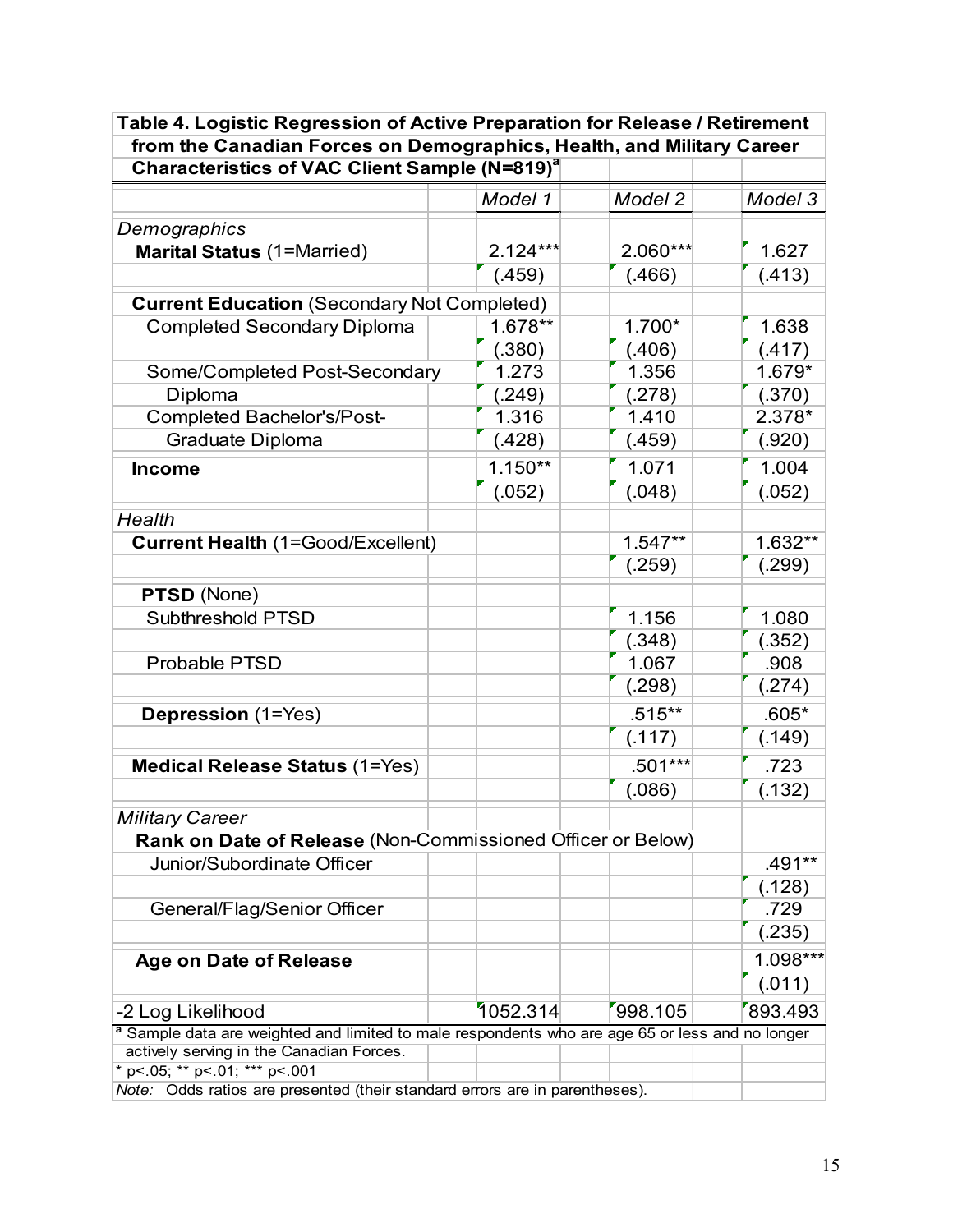| Retirement from the Canadian Forces on Demographics, Health, and Military<br>Career Characteristics of VAC Client Sample (N=819) <sup>a</sup> |                  |                  |                |  |
|-----------------------------------------------------------------------------------------------------------------------------------------------|------------------|------------------|----------------|--|
|                                                                                                                                               | Model 1          | Model 2          | Model 3        |  |
| Demographics                                                                                                                                  |                  |                  |                |  |
| <b>Marital Status (1=Married)</b>                                                                                                             | .283             | .230             | .007           |  |
|                                                                                                                                               | (.223)           | (.221)           | (.216)         |  |
| <b>Current Education (Secondary Not Completed)</b>                                                                                            |                  |                  |                |  |
|                                                                                                                                               | .444             |                  |                |  |
| <b>Completed Secondary Diploma</b>                                                                                                            |                  | .435             | .365<br>(.219) |  |
| Some/Completed Post-Secondary                                                                                                                 | (.229)<br>.542** | (.225)<br>.565** | $.648***$      |  |
| Diploma                                                                                                                                       |                  | (.199)           |                |  |
| Completed Bachelor's/Post-                                                                                                                    | (.202)<br>.484   | .503             | (.194)<br>.590 |  |
| Graduate Diploma                                                                                                                              |                  |                  |                |  |
|                                                                                                                                               | (.321)           | (.316)           | (.328)         |  |
| <b>Income</b>                                                                                                                                 | $.202***$        | $.145***$        | .075           |  |
|                                                                                                                                               | (.043)           | (.044)           | (.045)         |  |
| <b>Health</b>                                                                                                                                 |                  |                  |                |  |
| <b>Current Health (1=Good/Excellent)</b>                                                                                                      |                  | $.542***$        | $.516***$      |  |
|                                                                                                                                               |                  | (.162)           | (.157)         |  |
| PTSD (None)                                                                                                                                   |                  |                  |                |  |
| Subthreshold PTSD                                                                                                                             |                  | .361             | .257           |  |
|                                                                                                                                               |                  | (.277)           | (.270)         |  |
| Probable PTSD                                                                                                                                 |                  | $-0.093$         | $-159$         |  |
|                                                                                                                                               |                  | (.285)           | (.276)         |  |
| <b>Depression</b> (1=Yes)                                                                                                                     |                  | $-561*$          | $-0.368$       |  |
|                                                                                                                                               |                  | (.221)           | (.216)         |  |
| <b>Medical Release Status (1=Yes)</b>                                                                                                         |                  | $-285$           | .016           |  |
|                                                                                                                                               |                  | (.168)           | (.168)         |  |
| <b>Military Career</b>                                                                                                                        |                  |                  |                |  |
| Rank on Date of Release (Non-Commissioned Officer or Below)                                                                                   |                  |                  |                |  |
| Junior/Subordinate Officer                                                                                                                    |                  |                  | .119           |  |
|                                                                                                                                               |                  |                  | (.216)         |  |
| General/Flag/Senior Officer                                                                                                                   |                  |                  | .217           |  |
|                                                                                                                                               |                  |                  | (.260)         |  |
|                                                                                                                                               |                  |                  | $.057***$      |  |
| <b>Age on Date of Release</b>                                                                                                                 |                  |                  | (.008)         |  |
|                                                                                                                                               |                  |                  |                |  |
| Constant                                                                                                                                      | 1.748            | 1.954            | $-0.59$        |  |
|                                                                                                                                               | (.278)           | (.306)           | (.422)         |  |
| $R^2$                                                                                                                                         | .049             | .093             | .152           |  |
| a Sample data are weighted and limited to male respondents who are age 65 or less and no longer                                               |                  |                  |                |  |
| actively serving in the Canadian Forces.                                                                                                      |                  |                  |                |  |
| * p < .05; ** p < .01; *** p < .001                                                                                                           |                  |                  |                |  |
| Note: Coefficients are unstandardized regression weights (their standard errors are in parentheses).                                          |                  |                  |                |  |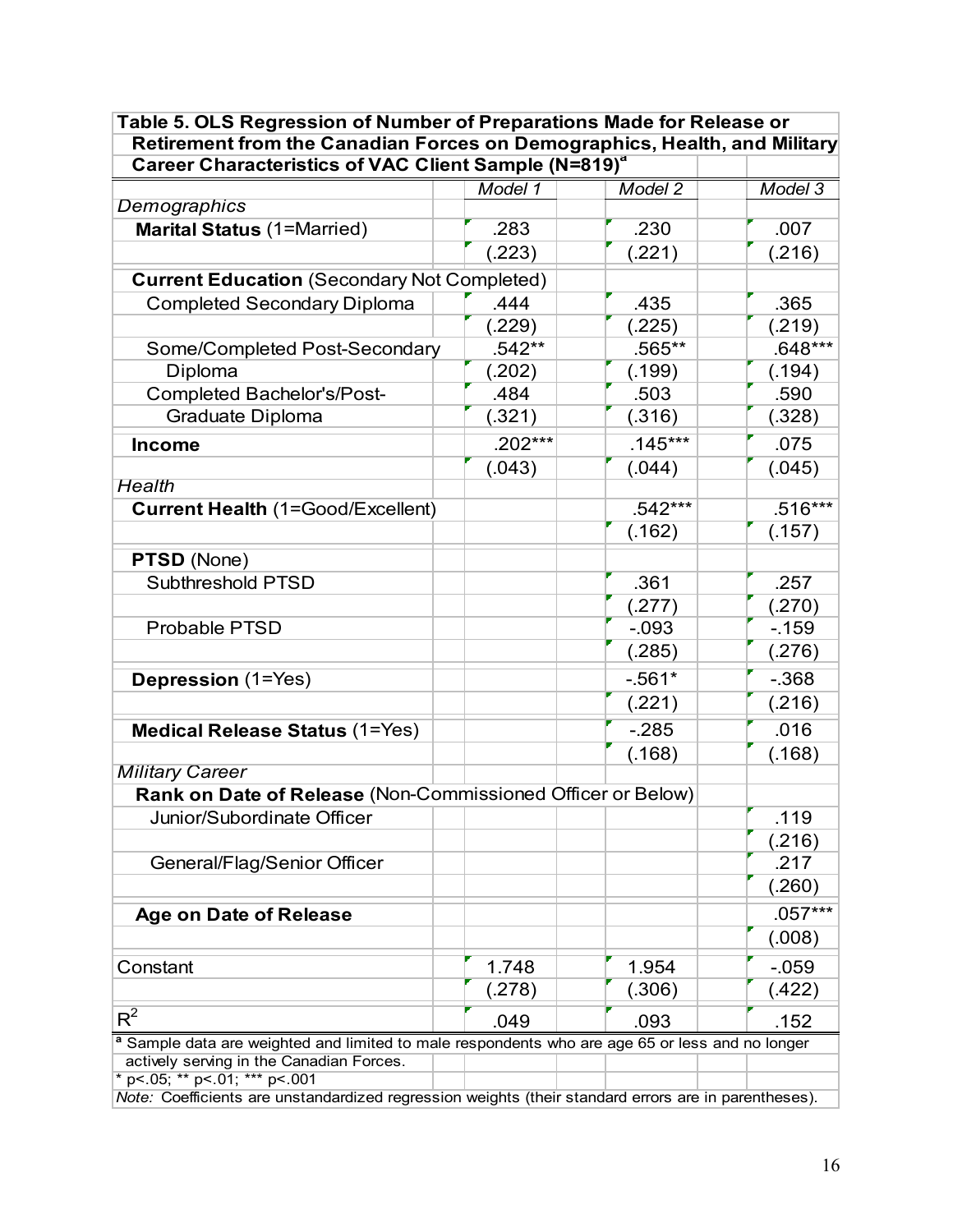## Military Service:

*Age at Time of Release:* Clients who are older at time of release are significantly more likely to have actively prepared for their transition into civilian life, whether they choose to retire or join the civilian labor force. However, the relationship (whether to report any planning or the number of adaptations made) does not present overwhelming benefits to being released at a later age. For instance, for each year older a client is at time of release, he is only 1% more likely to have made preparations. (See Table 4.) Therefore, it is important that planning for release and for retirement begin early in one's military career.

*Rank*: Junior / Subordinate officers are significantly less likely to prepare for release when compared to Non-Commissioned Officers. They would on average also be younger and this might account in part for that difference. Furthermore, those of highest rank are less likely, although not statistically significant, to take active steps to prepared for release. This may be because they are more likely to view their life in the military as a career lasting until retirement, and one that also carries inherent retirement preparation implications such as wealth and pension accumulation, as well as the development of a psychological approach to life such as Dowd (2001) describes in the generals he studied.

# **Benefits of Retirement or Release Planning**

To this point we have described the variability we found in planning for release and the extent to which a client of Veterans Affairs Canada reports having prepared for retirement. We also described several factors associated with this variability. We are now ready to examine whether retirement and release planning is beneficial in terms of the veteran's subsequent economic status.

# *Preparation Increases Economic Well-Being*

We found no significant differences in the current employment status of clients who did or did not prepare for release. We did find that those who actively prepared for release and retirement are significantly less likely to have ever been in the civilian labor force (85% versus 91%; p<.01); however, this relationship is mediated by age at time of release. (Clients released at a later age are significantly less likely to ever become employed in the civilian labor force, and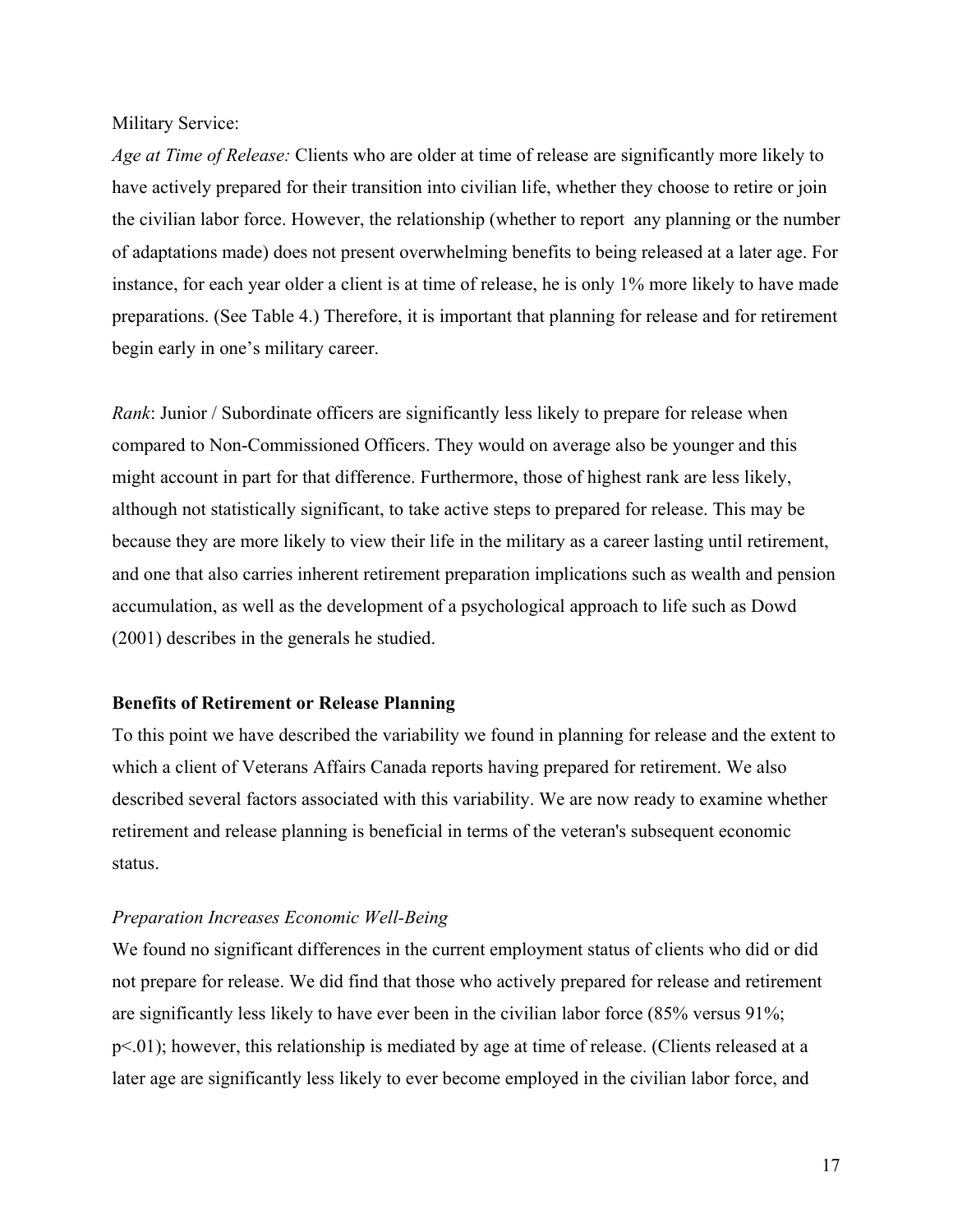when controlling for this, preparation for release becomes nonsignificant.) This suggests that clients who become "inactive" upon release from the Canadian Forces are not necessarily taking steps to prepare for retirement. Among clients who report their current status as "inactive," 40% did not actively prepare for release / retirement. Due to the limitations of this survey, in that it was not longitudinal, it is difficult to be certain whether or not clients intended to retire prior to release or upon release. Furthermore, clients who report being "inactive" have been released from the Canadian Forces for, on average, 14 years; and, 69% of these clients report having been in the paid labor force at some point since release.

Those who actively prepared for release or retirement are significantly less likely to have ever been unemployed (40% versus 51%; p<.01). This relationship remains even when considering only clients who were at some point employed in the civilian labor force.

Regardless of employment status, clients who actively prepared for release have significantly higher incomes than their counterparts who did not plan ahead. Specifically, clients with higher incomes are more likely to have contributed to an RRSP, build savings, make other investments and avoid debts. It is impossible to untangle the causality between income and retirement planning without longitudinal data, but there is some evidence to suggest that overall planning for retirement leads to better income: Clients with higher incomes are significantly more likely to have developed physical activities prior to release as well as to have gathered information about retirement. Although we cannot discern whether planning leads to higher incomes or vice versa, it is possible from these data to conclude that clients who report higher incomes at the time of survey participated in retirement planning beyond finance management. Furthermore, the more income a client reports, the more comprehensive their planning was prior to release (an average of 2.5 preparations for clients earning less than \$20,000 compared to more than 4 preparations for those earning more than  $$60,000, p \le 001$ .

## *Preparation Increases the Sense of Economic Security*

Whether or not clients plan to work in the civilian labor force or retire upon release from the Canadian Forces, it is important to consider how planning for release from military service can effect their perceptions of financial security.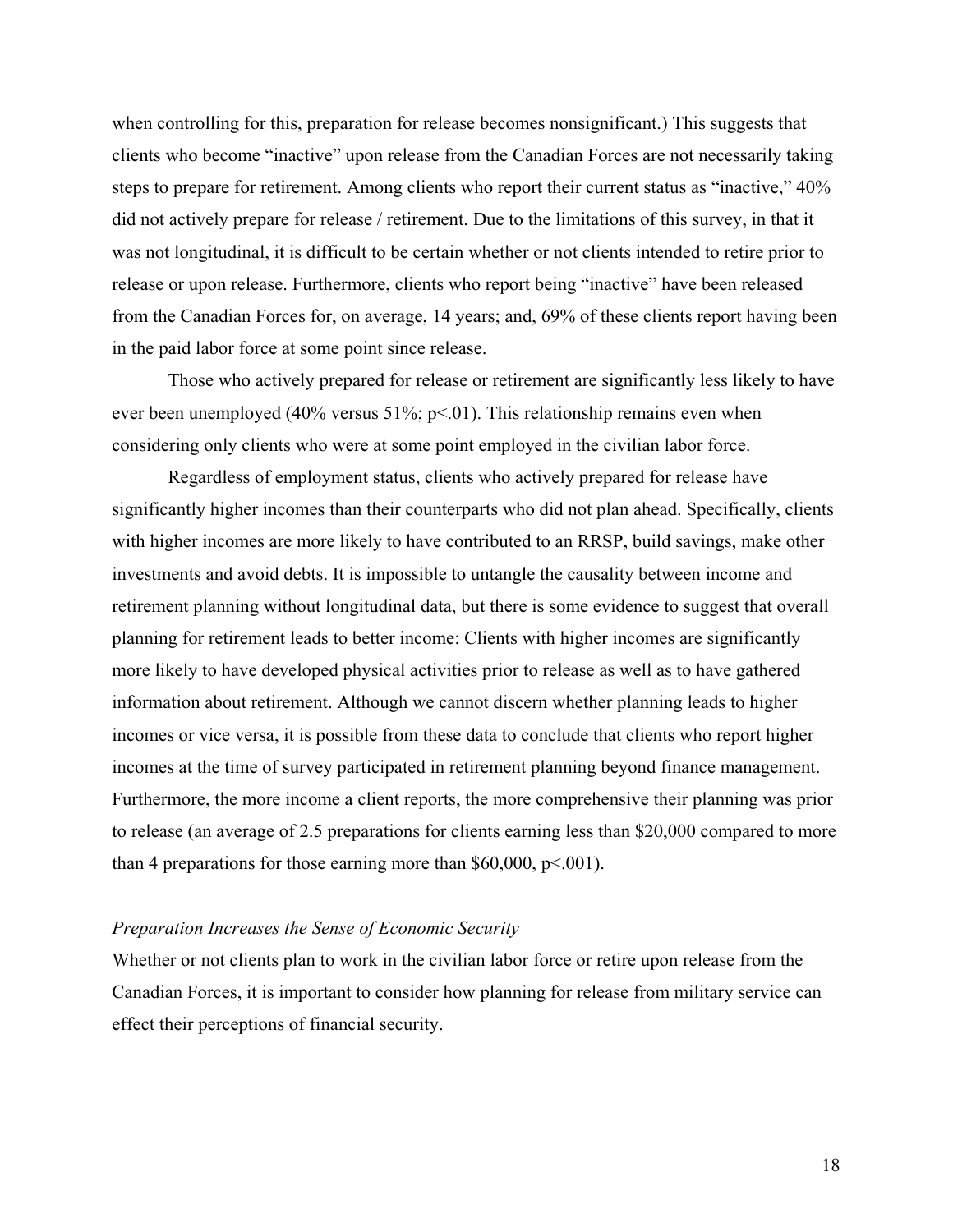| Current Income $\&$<br><b>Investments Meet Needs</b> | Did Not<br><b>Prepare for</b><br><b>Release</b> | <b>Actively</b><br><b>Prepared for</b><br>Release | Total  |
|------------------------------------------------------|-------------------------------------------------|---------------------------------------------------|--------|
| No / Don't Know                                      | 180                                             | 206                                               | 386    |
|                                                      | 56.1%                                           | 41.5%                                             | 47.2%  |
| Yes                                                  | 141                                             | 290                                               | 431    |
|                                                      | 43.9%                                           | 58.5%                                             | 52.8%  |
| Total                                                | 321                                             | 496                                               | 817    |
|                                                      | 100.0%                                          | 100.0%                                            | 100.0% |

Table 6. Ability to Meet Current Needs by Active Preparation for Military Release.

*Chi-square 16.536\*\*\* tau-b .142\*\*\** 

The above table (Table 6) illustrates that clients who did not actively prepare for release are significantly less likely to feel that their current income and investments meet their needs. Whether this factor is due to unexpected release, or a lack of preparation for civilian life (whether as a member of the paid labor force or a retiree), is unclear. However, over half of client who did prepare feel secure in their present economic situation.

 Unfortunately, fewer than half of all clients feel they will be financially secure into the future, but this situation is worsened if a client did not actively prepare for release (Table 7). Only 29.7% of clients who did not prepare for retirement or release feel they will be able to meet their needs into the future, compared to 43.3% of those who reported some level of "active" preparation. When considering the timing of preparation, clients are more likely to feel secure the longer in advance they prepared: 1-2 years 39.9%; 3-5 years 46.0%; 6-10 years 56.8%.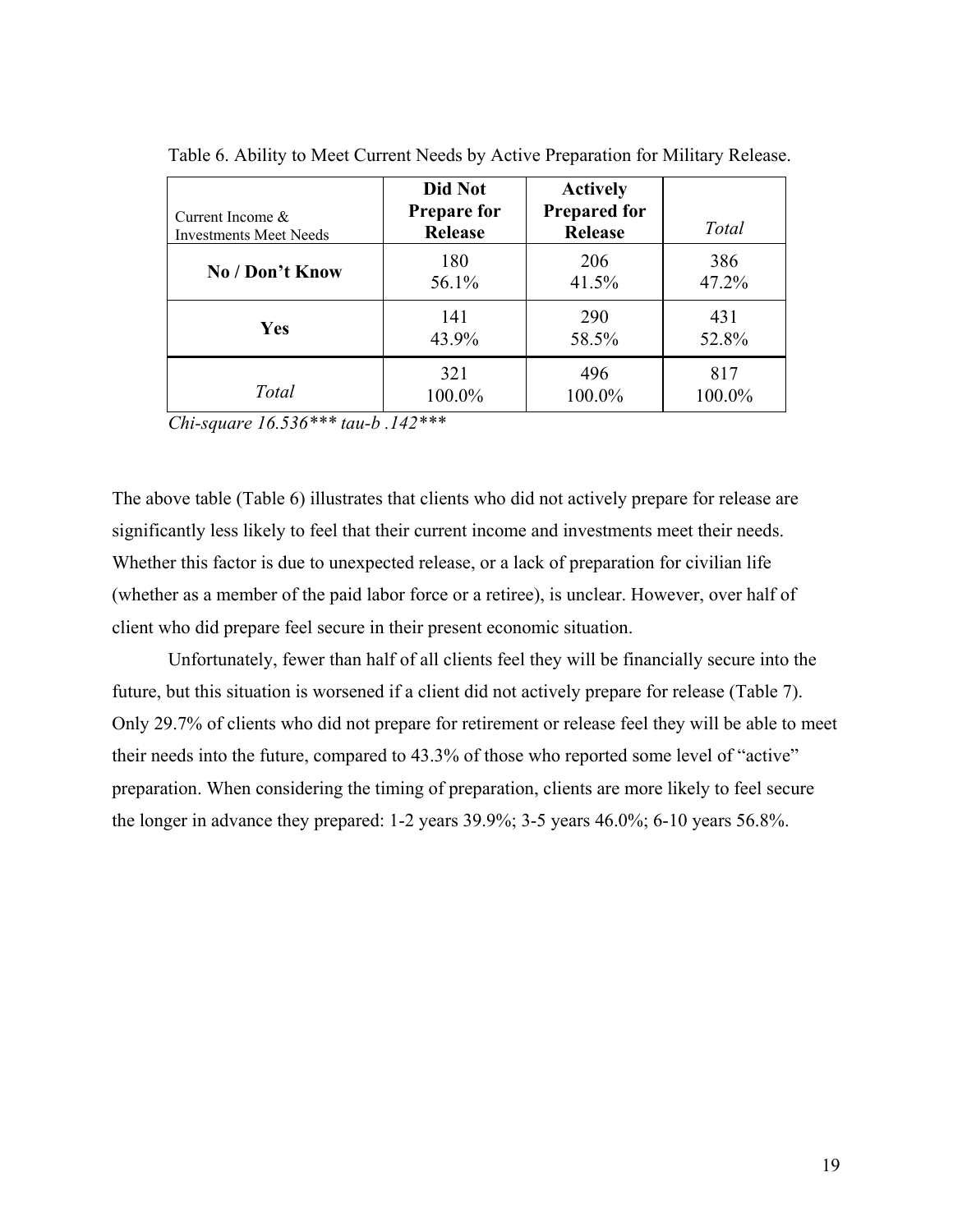| Current Income & Investments<br>Will Continue to Meet Needs | Did Not<br><b>Prepare for</b><br><b>Release</b> | <b>Actively</b><br><b>Prepared for</b><br><b>Release</b> | Total  |
|-------------------------------------------------------------|-------------------------------------------------|----------------------------------------------------------|--------|
| No / Don't Know                                             | 225                                             | 280                                                      | 505    |
|                                                             | 70.3%                                           | 56.7%                                                    | 62.0%  |
| Yes                                                         | 95                                              | 214                                                      | 309    |
|                                                             | 29.7%                                           | 43.3%                                                    | 38.0%  |
| Total                                                       | 320                                             | 494                                                      | 814    |
|                                                             | 100.0%                                          | 100.0%                                                   | 100.0% |

Table 7. Perception of Continued Ability to Meet Financial Needs by Active Preparation for Military Release.

*Chi-square 15.325\*\*\* tau-b .137\*\*\** 

# **CONCLUSIONS**

We focused on *military release readiness*, measured in two ways. The first relies on the single indicator, "How long before leaving the Canadian Forces did you begin to actively prepare for retirement or release?", and contrasts those who say then "did not prepare" with all others. The second relies on a checklist of eight activities taken as preparation for retirement. In addition, for only those reported being released from the Canadian Forces earlier than planned, we have data on whether they felt they had sufficient time to prepare for transition to civilian life. We examined a number of factors that might be associated with military release readiness. We found little readiness, and less in those medically released than in those with a non-medical release (who would nonetheless have a disability qualifying them for Veterans Affairs Canada client status). Older, married, and more highly educated respondents are likely to be more prepared than younger, not married and lowly educated veterans. Controlling for other factors, clients whose health is better are more likely to have planned for retirement, leaving the implication that those who could benefit most from advance planning are least likely to have taken a planful approach.

 Given strong current interest in PTSD and mental health, we examined the relationship of PTSD depression to readiness for release. PTSD status had no association with readiness, but as we noted, the cross-sectional nature of the survey might have obscured a relationship. We did find depressive symptomatology to be strongly associated with readiness. Those who present symptoms consistent with depression were much less well prepared for release. While it is not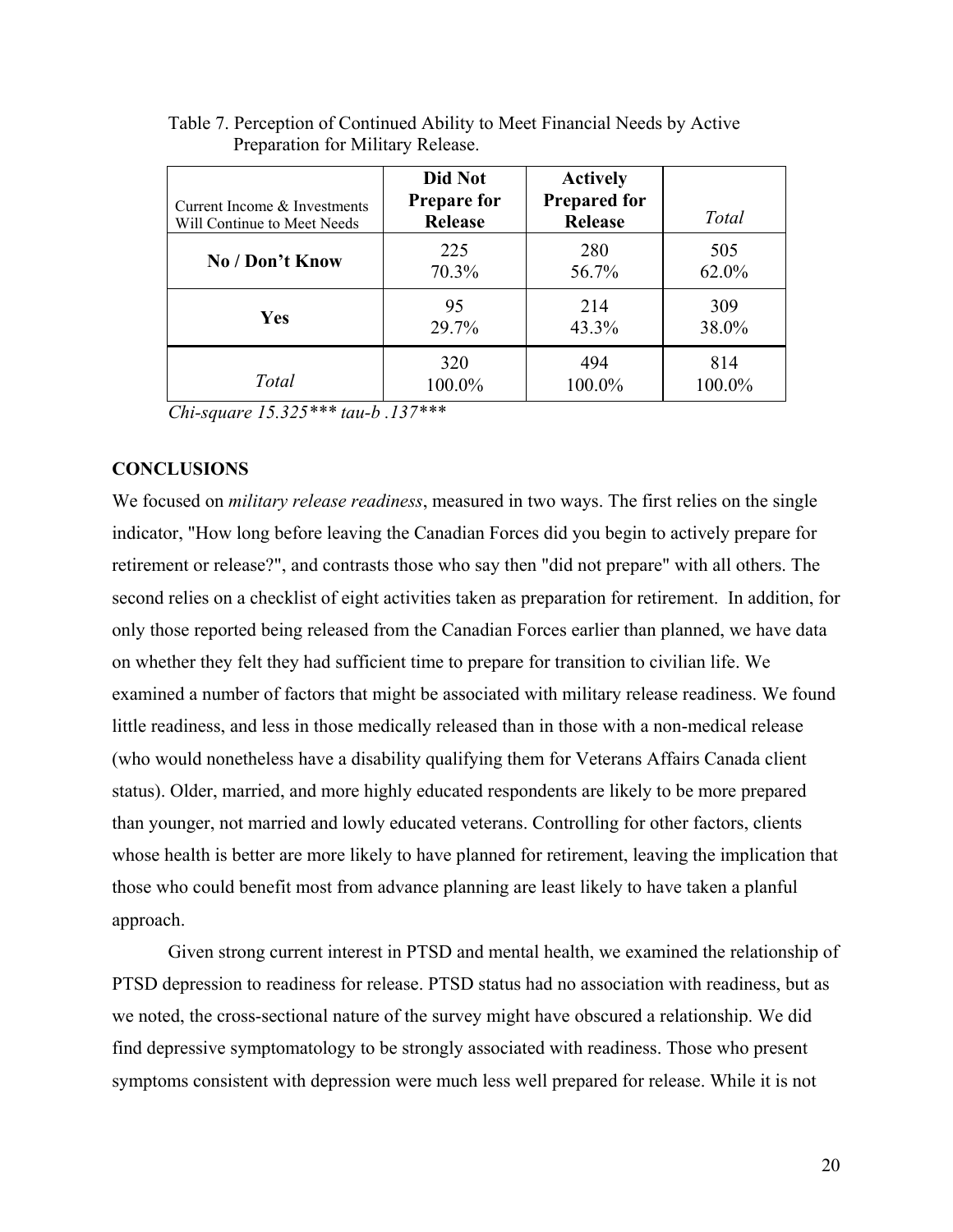clear from these cross-sectional data whether depression triggered the medical release, followed from it, or both, it is clear that mental health conditions are important for Veterans Affairs Canada clients.

 We next asked whether military release readiness is associated with subsequent economic conditions, as measured by employment status, income, and feelings of economic security. Employment status was not associated with whether one had actively prepared for retirement or release. However, those who actively prepared for release or retirement are more likely to report higher incomes than those who did not plan ahead. Clients reporting higher incomes at the time of the survey are significantly more likely to have done advanced planning beyond finance management and to report more specific planning activities on the checklist question. This suggests that a comprehensive approach to retirement and release planning should go well beyond financial planning.

 An important general finding of this survey is that fewer than half of the Veterans Affairs Canada clients feel that they will be financially secure in their future. However, those who actively prepare for retirement or release are also more likely to say that their current income and investment meets their needs than those who have not planned. Clients are also more likely to feel secure if they planned longer in advance, prior to release.

Adaptation following release from the Canadian Forces can only roughly be considered as akin to retirement, as least for the clients of Veterans Affairs Canada. The mean age at time of release from the Canadian Forces, of the VAC clients under consideration here, is 40.3 years (standard deviation 9.92). That approximately one-third of clients who left the forces on a medical release was just 36.1 years (standard deviation 9.46). The oldest client at release was 63, and the oldest discharged for medical reasons was 55. The mean age of all clients at the time of the survey was 52.3,and of those medically discharged was 48.0 years. (see Marshall, Matteo & Pedlar 2005). Thus, our concern has been with people whose age profile does not fit that of most Canadians who retire. These differences highlight the fact that retirement and retirement planning was not salient in most of the clients. Many may have anticipated continuing their careers in the service until reaching the statutory age for discharge. Many others may well have anticipated leaving the service prior to that age but subsequently remaining in the paid labor force. Instead, health problems and disability led to life changes for which most were little prepared.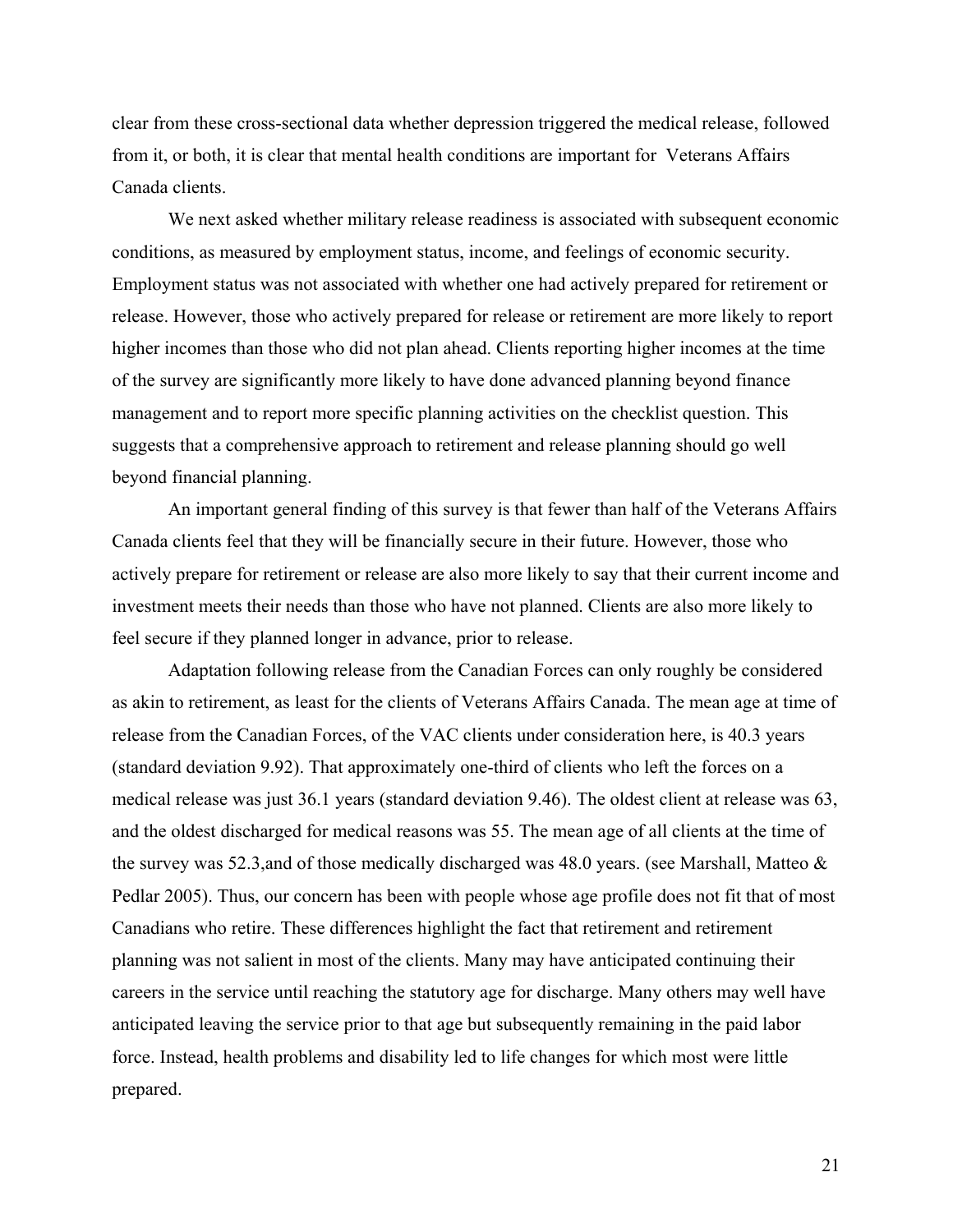In summary, despite the difficulties in establishing causality from this cross-sectional survey, the data make us confident in asserting that there is a great need for steps to be taken to enhance economic security after release from the Canadian Forces, and that a broadly based approach to enhance military release readiness would likely pay off handsomely to enhance the well-being of Veterans Affairs Canada clients. Such an approach should emphasize the possibility that active military service can be abruptly ended. Long range career or life planning is always a good thing (Reitzes, Mutran, & Fernandez 1998), but for those in the armed forces, there should be contingency planning in 'what-if?' scenarios leading to early and unanticipated discharge for medical reasons.

## **Potential Limitations**

.

This analysis, as is typical of most secondary analyses, has been limited by measurement choices that were not made with our specific focus in mind. Some problems with the format of the survey questionnaire most likely increased the extent of missing data, and may have influenced the validity of some responses in ways we cannot define. Nevertheless, the survey provides a unique opportunity to examine factors associated with differential income security outcomes among Canadian Forces clients of Veterans Affairs Canada. The main limitation of this study is its cross-sectional nature. The Canadian Forces are currently considering initiating longitudinal surveys of armed forces personnel. These would be invaluable to sort out the complex causal pathways we have been exploring, particularly in tracing the sequence of planning for release/retirement, discharge from military service, and transition into civilian life. Any longitudinal survey to be developed should ideally be done so in collaboration with Veterans Affairs Canada, which has primary responsibility for the health needs of Canadian veterans, as well as a historic mandated interest in their economic security.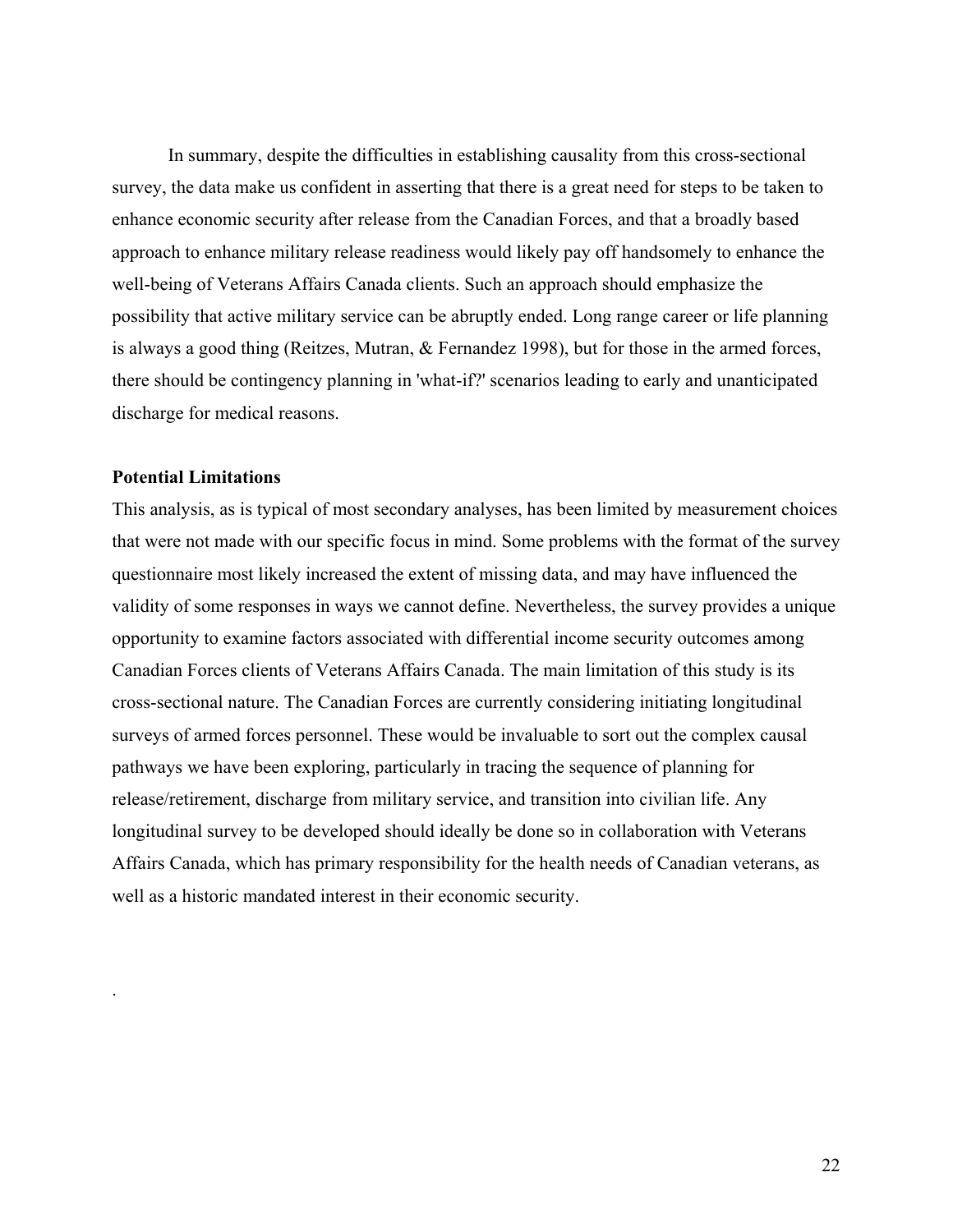# **References**

Asmundson, G.J.G. (2000). *VAC Canadian Forces Survey Analysis*. Report prepared for Veterans Services Branch, Veterans Affairs Canada.

 Bandura, A.(1997). *Self-efficacy: The Exercise of Control*. New York: Freeman. Blau, David M. (1998). Labor Force Dynamics of Older Married Couples. *Journal of Labor Economics 16*: 595-619.

Clausen, John A. (1993). *American Lives: Looking Back at the Children of the Great Depression*. New York: The Free Press.

Dowd, James J. (2001) From Officers to Gentlemen: Army Generals and the Passage to Retirement. Pp. 233-257 in V.W. Marshall, W. R. Heinz, H. Krüger & A. Verma (Eds.) *Restructuring Work and the Life Course*. Toronto: University of Toronto Press.

 Gecas, Viktor. (2003). Self-agency and the Life Course. Pp. 369-388, in Jeylan T. Mortimer & Michael J. Shanahan (Eds.), *Handbook of the Life Course*. New York: Kluwer

Academic/Plenum Publishers.

Gower, David (1998). Retirement Patterns of Working Couples. *Perspectives on Labour and Income 10* (3): 27-30.

Henretta, John C., Angela M. O'Rand, & Christopher G. Chan (1993). Gender

Differences in Employment after Spouse's Retirement. *Research on Aging 15*: 148-169.

Johnson, Richard W., & Melissa M. Favreault (2001). Retiring Together or Retiring

Alone: The Impact of Spousal Employment and Disability on Retirement Decisions. Center for Retirement Research at Boston College. Working Paper 2001-01 (March).

Marshall, Victor W. (2005). Economic Effects of PTSD: A Review. Paper prepared under contract for the Research Directorate of Veterans Affairs Canada.

Marshall, Victor W., Rebecca Matteo, & David Pedlar (2005). Work-related Experience and Financial Security of Veterans Affairs Canada Clients: Contrasting Medical and Nonmedical Discharge. Paper prepared under contract for the Research Directorate of Veterans Affairs Canada.

Marshall, Victor W., & Margaret M. Mueller (2002). *Rethinking Social Policy for an Aging Workforce and Society: Insights from the Life Course Perspective*. Discussion Paper W/18, Ottawa: Canadian Policy Research Networks.